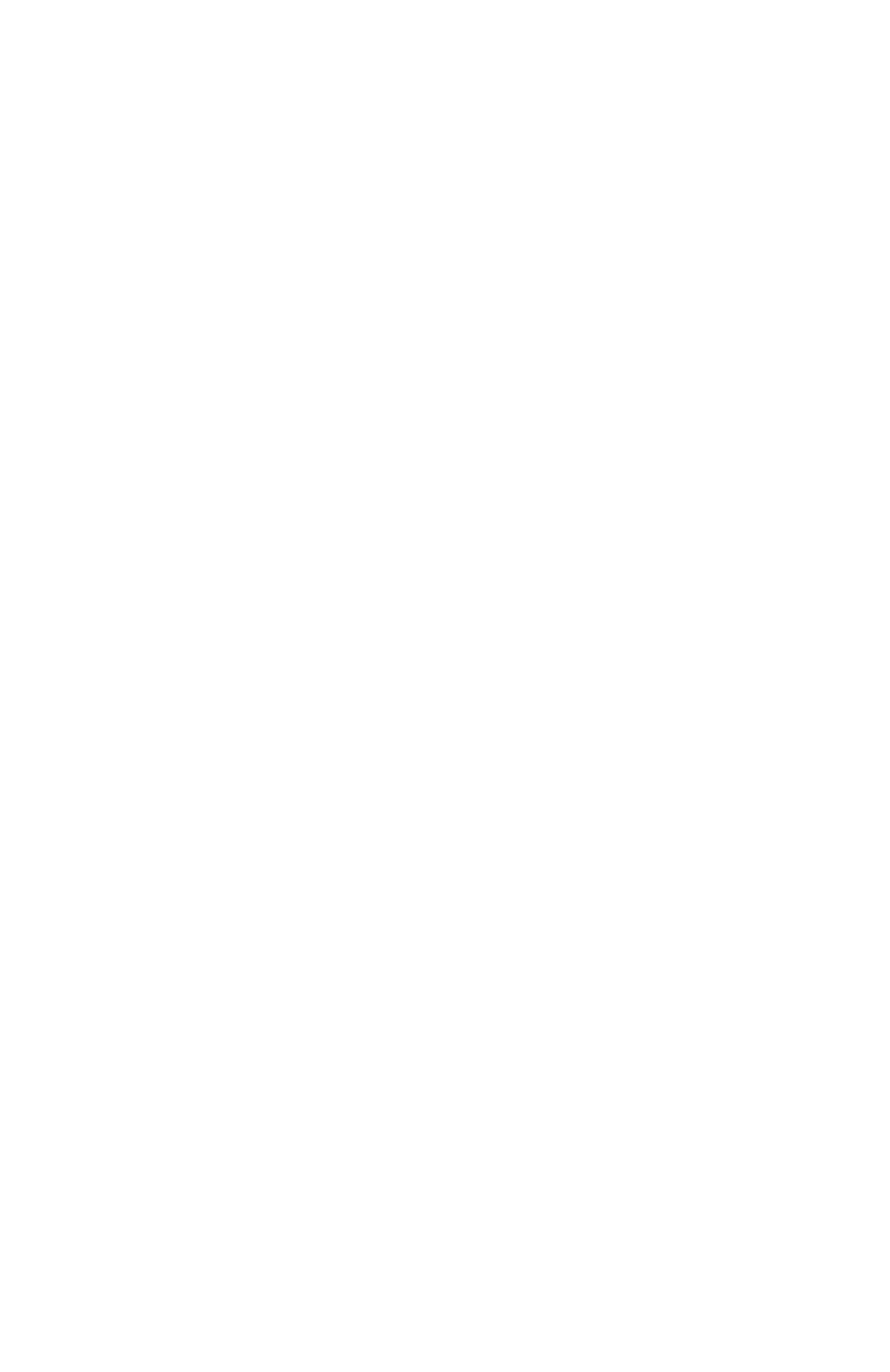# **7. Methods and Theories as Tools in the Study of Northern Religions: Native North American Bear Rituals and Sweat Bath Traditions as Examples**

*Riku Hämäläinen*

### **Introduction**

Not infrequently, a scholar is dealing with cultures and religious traditions that are not part of his or her own cultural context or tradition. It is also possible that the researcher deals with features of traditions that were practiced decades, or even centuries, ago. It may even be possible that the traditions under study no longer exist or else their functions and meanings have changed remarkably. Source material might also be limited. Under these circimstances, the importance of valid research methods is emphasised. To better understand and interpret the cultural and religious phenomena under study, theories usually offer useful tools. However, it is the researcher's responsibility to reflect on the methodological and theoretical choices of his or her own work and be aware of the emphasis on subjective interpretation.

Valid methods and theories help us to understand not only foreign traditions but more familiar traditions as well. To shed light on the usefulness of methods and theories in the study of northern religions, I will offer examples from bear rituals and sweat bath traditions. My examples come from Native North America, but in conclusion I will also offer a couple of cases from Finnish traditions to demonstrate how the theories that have proved useful in

**How to cite this book chapter:**

Hämäläinen, R. 2022. Methods and Theories as Tools in the Study of Northern Religions: Native North American Bear Rituals and Sweat Bath Traditions as Examples. In: Rydving, H. and Kaikkonen, K. (eds.) *Religions around the Arctic: Source Criticism and Comparisons*. Pp. 207–226. Stockholm: Stockholm University Press. DOI: [https://doi.org/10.16993/bbu.h.](https://doi.org/10.16993/bbu.h) License: CC BY 4.0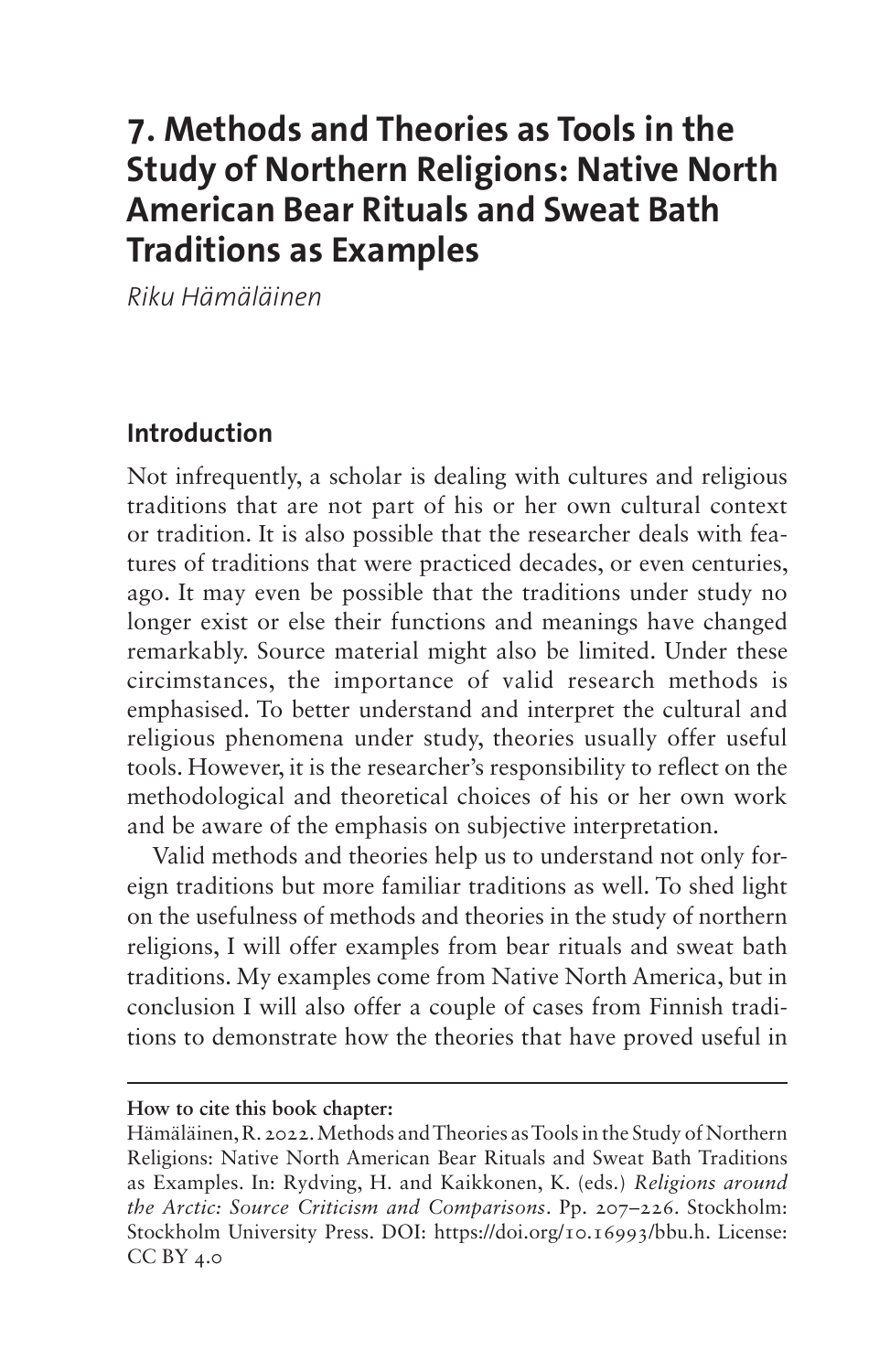Native North American studies can be applied to the traditions of other societies as well.

# **Bear Rituals**

In his classic study, A. Irving Hallowell collected data on bear rituals from Eurasia and North America. He also offers a generalising overview of them and identifies common and essential elements of bear rituals within several northern societies.<sup>[1](#page-14-0)</sup> According to him, these elements include 1) the favourite time for hunting, in spring, while the bear was still in its den; 2) referring to the bear by metaphorical expressions; 3) calling the bear out of its den; 4) killing the bear with archaic weapons; 5) making speeches to the bear's spirit after its death and paying attention to the carcass, which became the focus of elaborate ceremonial attention; 6) organising a communal, often so-called eat-all feast of bear meat; and 7) respectful handling and disposition of the bear's bones and especially the skull.

The purpose of this ritualism was to please the guardian spirit of the bears and make the rebirth of the killed bear possible, so the people could hunt bears also in the future. However, as I have emphasised before,<sup>[2](#page-14-1)</sup> not all bear rituals have followed Hallowell's scenario, and my intention below is to compare the bear rituals and their meanings in two different surroundings in Native North America and discuss the fundamental differences between them.[3](#page-14-2)

### North American Subarctic

In the nineteenth century, the bear rituals of the Eastern Cree, a Subarctic people in North America, followed Hallowell's scenario. The scenario is also representative of bear ceremonialism in the North American Subarctic in general[.4](#page-14-3) The hunting of the bear in its wintertime den usually occurred in early spring. The Cree never said the word bear (in his native language) when preparing for the hunt; instead, it was referred to using metaphorical expressions, such as 'Black Food', or kinsman, like 'Grandfather/mother'.<sup>[5](#page-15-0)</sup> When the hunter reached the den, he called the bear until it came out. When the bear appeared, the hunter killed it. It was proper to kill the bear only with a traditional weapon, such as a spear.<sup>[6](#page-15-1)</sup>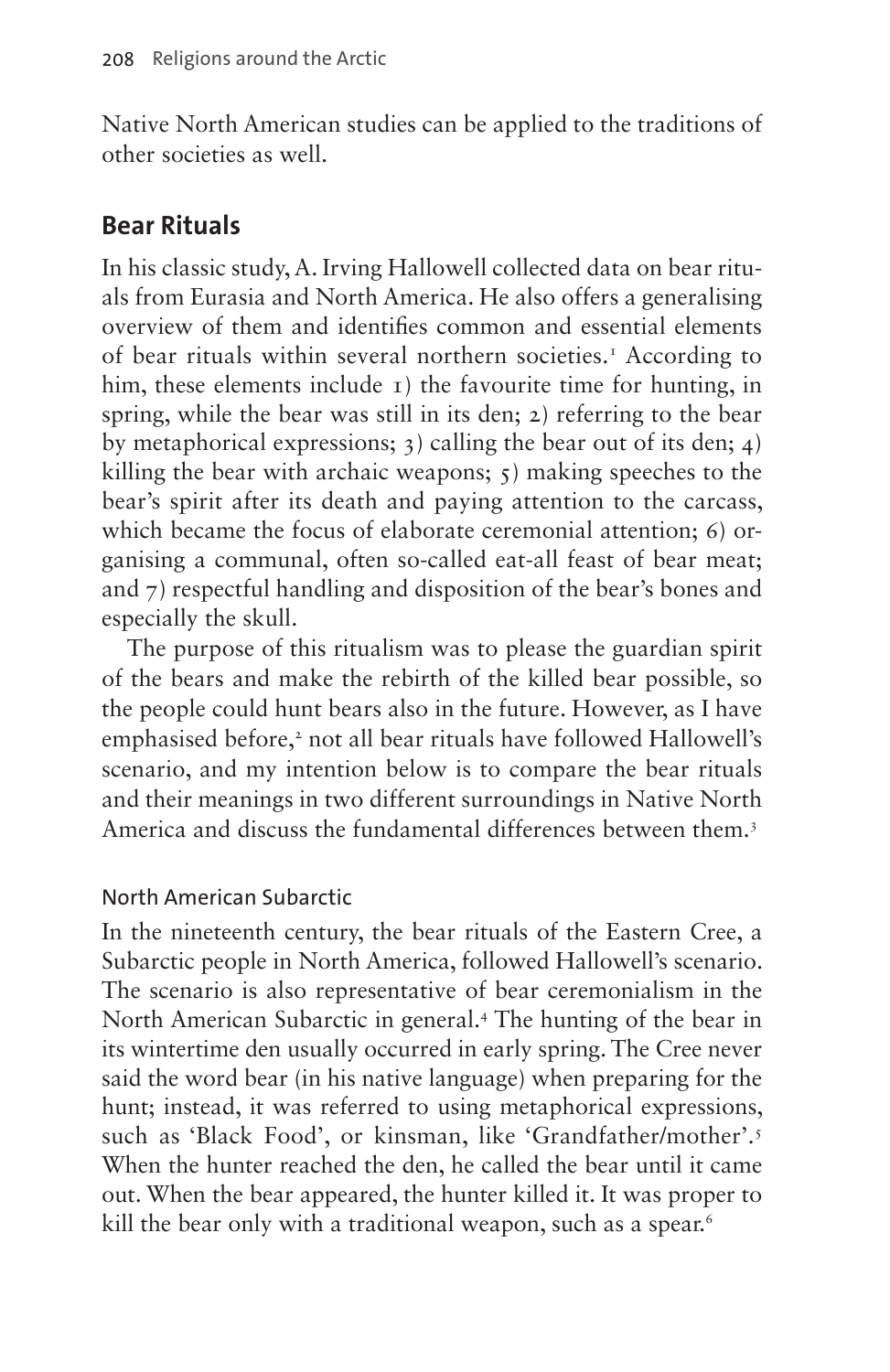The hunter turned the body on its back and put some tobacco on its chest. He sat down and spoke solemnly to the bear. He explained that he killed the bear only because he was poor and hungry, and he needed the skin for his coat and the meat so his family could eat. When the hunter reached the camp, he asked somebody to bring the bear to the camp and butcher it. Certain parts of the bear's flesh were at once burned as an offering, so that *Meme:kwe:ši:w*, the guardian spirit of bears, would provide more bears in the future.

Just after sunset, people gathered at the feast lodge. The feast-keeper sang and made offerings to *Meme:kwe:ši:w* by dropping pieces of meat into the fire. He asked for more bears to be hunted. He drank some of the bear's tallow and smeared a bit on his forehead. He passed the container of tallow clockwise around the lodge, and the others did the same. David Rockwell notes that the Cree have considered the nutritious tallow the most important part of the bear.[7](#page-15-2) The first part of the bear to be eaten was the head. The oldest men ate first, the youngest last. When the head was eaten, the front legs were then consumed. After the men had eaten these sacred parts, the rest of the meat was passed around in a clockwise direction and everyone could eat. At this point, the mood lightened, and people talked and laughed. Men smoked, the feast-keeper sang and drummed, and later others drummed and sang as well. In the early morning hours, after most of the meat had been eaten, people danced.

The bear rites of the Cree also involved ritual handling of the bones and especially the skull. The bones could not be thrown away, and dogs were not allowed to take them. It was forbidden to break the skull, even when killing the bear. After the feast, a tree was cut down and stripped of most of its bark and branches, with only a small tuft left at the very top. The tree was painted and stuck in the ground at the edge of the camp. The bear skull was painted, tobacco put in the jaw, and ribbons of hide or cloth tied to it. Then, the skull was lashed to the pole about three metres above the ground, and the other bones were bundled and hung below the skull. The Cree did this for every bear they killed so the bear would return to life and come back to be hunted again.<sup>[8](#page-15-3)</sup>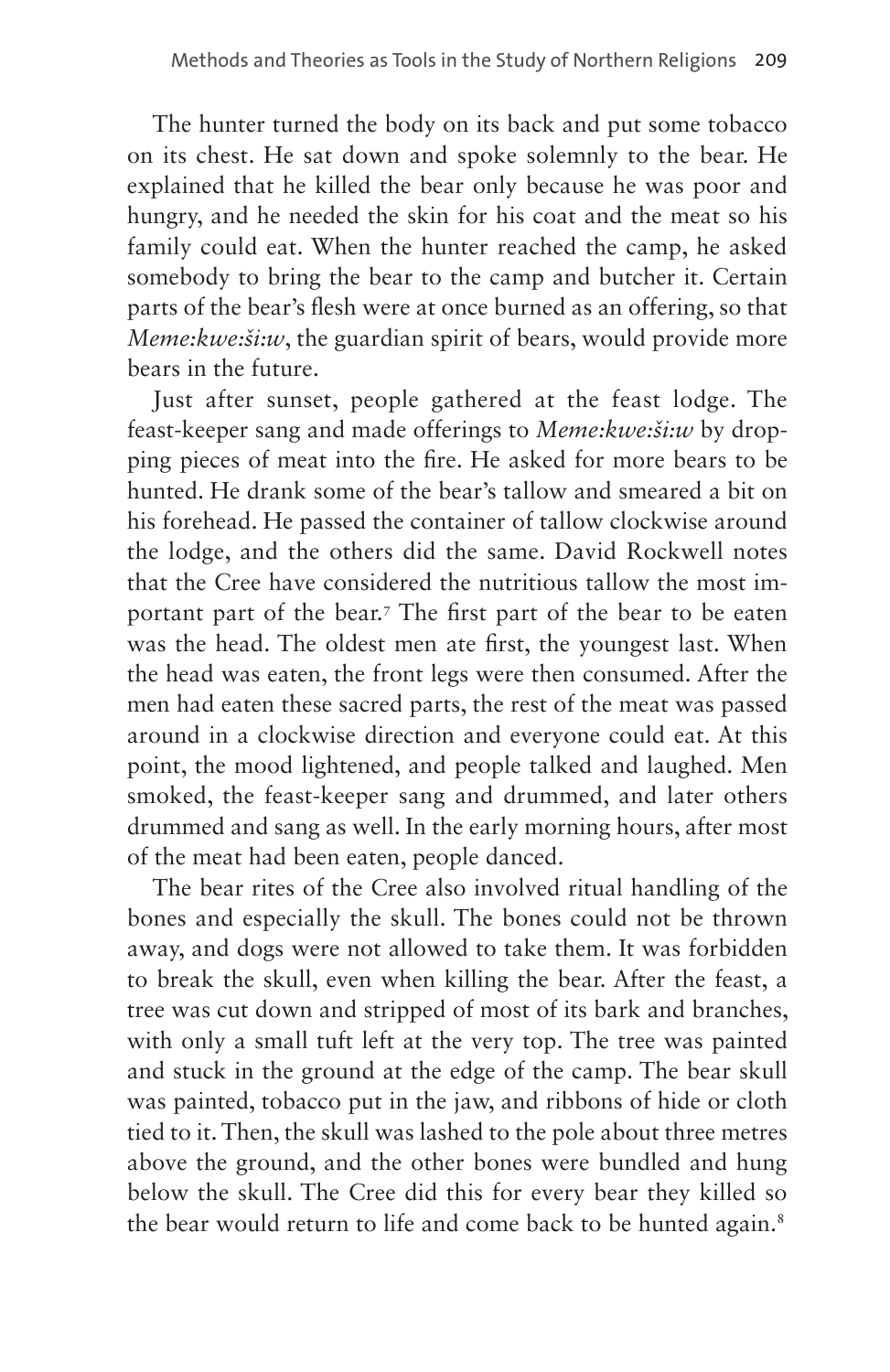#### North American Plains

Veneration of bears and bear rites have existed among several Plains nations, particularly in the northern Great Plains. Alice Fletcher noticed that, in the 19th century, each animal cult was composed of individuals who had obtained supernatural power from the same animal species through a vision, and each of these cults possessed certain rituals and ceremonial regalia symbolic of the animal from which the power was obtained.[9](#page-15-4) The members of the cult were united by the medicine<sup>[10](#page-15-5)</sup> derived from the same animal, and a peculiar relation was formed between the members of the cult.

Though the Native American Nations of the Great Plains hunted the bear and certain nations had bear dances, existing information concerning bear rites on the Great Plains does not tell us much about bear hunting rites and bear feasts.<sup>11</sup> The main importance was not in the hunting rites and rebirth of the bear, as among the Cree. During his fieldwork among the Assiniboine, a northern Great Plains nation, in the summer of 1953, John Ewers collected information about their bear cult. His informant, Henry Black Tail, recalled three major functions of the Assiniboine bear cult:  $\iota$ ) ceremonies in honour of the bear,  $\iota$ ) aggressive participation in war expeditions, and  $\alpha$ ) doctoring the sick.<sup>[12](#page-15-7)</sup>

Since the bear cult is similar enough throughout the Great Plains area, we can suggest that these functions comprise the bear cult of the Plains peoples in general. In consequence, the bear rites focused especially on warfare and healing[.13](#page-15-8) Warfare has traditionally been an essential part of the Plains culture, and members of the bear cult were known as terrifying fighters. They had obtained their powers from the bear, and the bear served as their guardian spirit in battle, which was paraded, for example, on the surfaces of shields.<sup>14</sup> When bear cult members went into battle against an enemy, they wore their distinctive outfit, painted their faces in a peculiar way, and usually carried bear knives. When the bear men charged the enemy, they acted like bears and made noises like the bear.[15](#page-15-10) When carrying his ceremonial regalia, the bear cult member might be sure his bear power was with him and would help him in battle. With his outfit and behaviour, he made clear to his enemies who they were fighting, and thus he also might gain a psychological edge over his enemies.<sup>16</sup>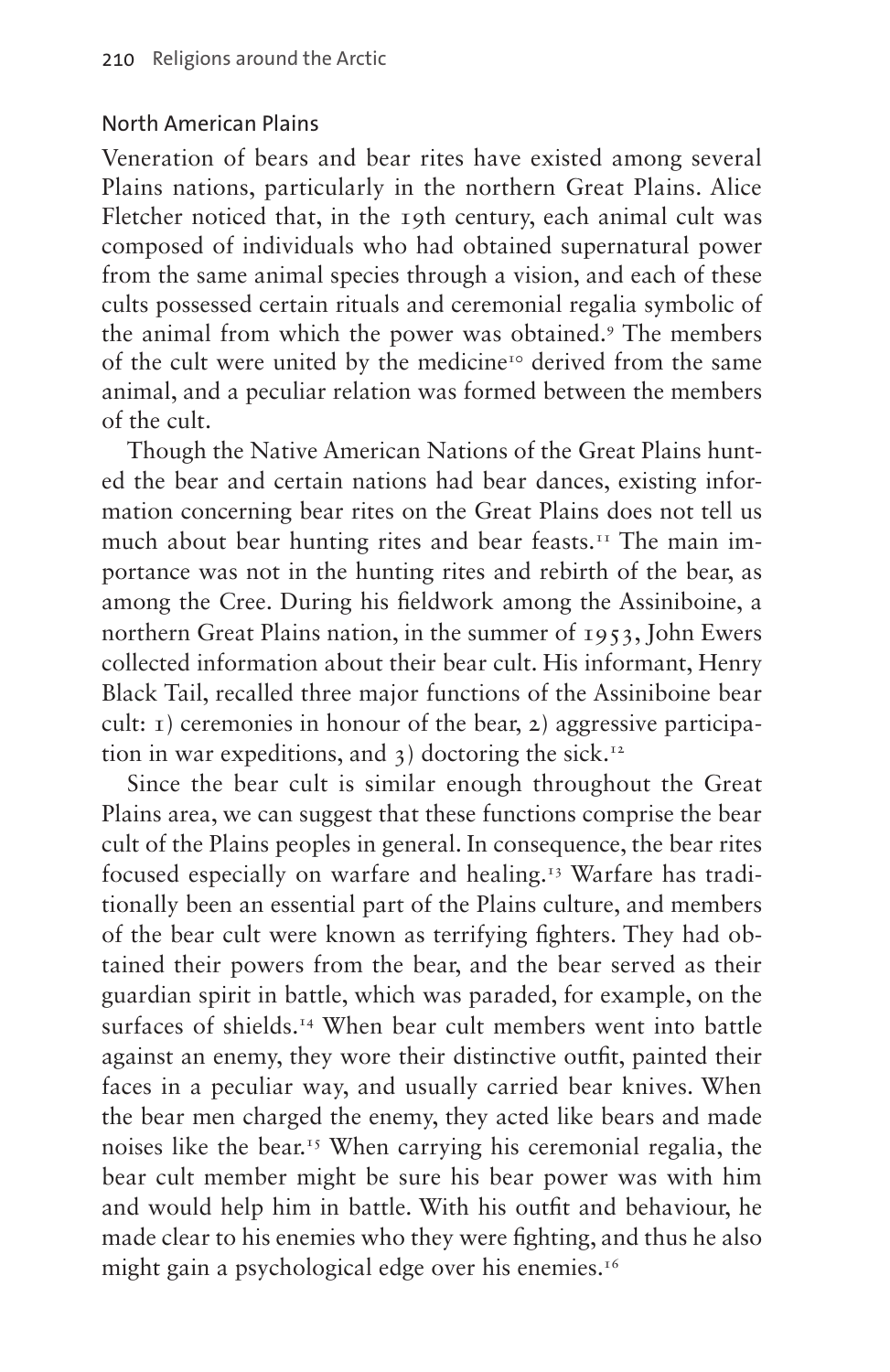The Plains peoples had high regard for the bear also as a curing agent. Among the Lakota, the bear was regarded as the only animal that in a dream could offer herbs for healing purposes. Two Shields, the informant of Frances Densmore, stated that the Lakota considered the bear the head of all animals regarding herbs, and therefore, if a man dreamed of the bear, he would become an expert in the use of herbs for curing illness. Bear medicine was the most sought after because bear medicine men could treat all or-dinary diseases, and only they could treat wounded warriors.<sup>[17](#page-15-12)</sup> The healing power of bear medicine men was closely linked to warfare, and bear medicine has been practiced specially to heal wounds. Thus, according to Thomas Lewis, the bear medicine men of the Lakota have almost disappeared since the battles and the need to cure war wounds came to an end on the reservations.<sup>[18](#page-15-13)</sup>

#### Bear Rituals and Ecology of Religion

Even though the indigenous peoples of both the Great Plains and Subarctic areas have been traditionally hunter-gatherers and hunting formed the basis of their livelihood and existence, the meanings ascribed to the bear and bear ceremonialism varied from one region to another. This raises an important question: Why did the meanings ascribed to the bear and the bear rites of the Plains peoples diverge from the bear rites and their purposes in the Subarctic areas?

Among the Subarctic people, the major function of bear rites has been to ensure game in the future. Returning the bones, and particularly the skull where the spirit of the animal lived, back to the woods hanging from a special tree, allowed the spirit to return to the supernatural guardian of the species and made the rebirth of the animal possible. Ivar Paulson has examined the rites concerning the bear skull and its return to the woods. He notices that the area where these rites have existed in North America includes the areas extending from the Plateau to the north in the West, and from the eastern Woodlands and the Great Lakes to the north in the East. He does not mention the Plains peoples, and the area he describes encompasses the Plains area in the North.<sup>[19](#page-15-14)</sup> Hallowell, in turn, mentions that although the Plains nations have had high regard for the bear, we do not find evidence that any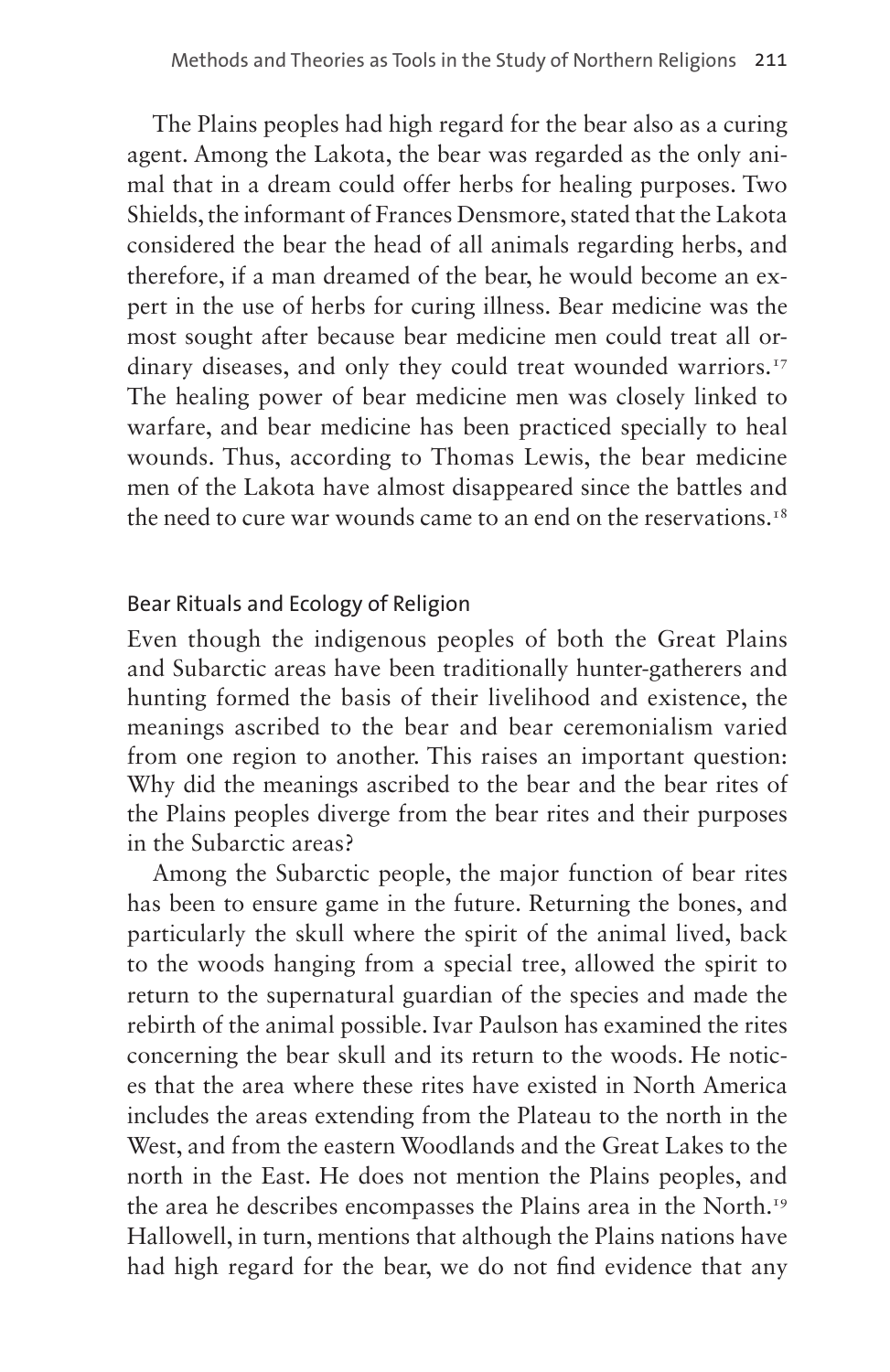rites were performed in connection with the killing of the animal, except by the Plains Cree, Plains Ojibwa and Assiniboine.<sup>[20](#page-15-15)</sup>

In the north, the game has sometimes been scarce, and the Subarctic people could not be dependent on only one source of food. Toby Morantz states that starvation and diseases were common enough to explain why the Eastern Cree could not afford to depend on just a single resource.<sup>21</sup> Their subsistence level of survival depended on the amount of game available, and thus the people made use of all available food sources. The only big food animal besides the caribou and moose was the bear. Alanson Skinner noticed that the bear was an important dietary source among the Eastern Cree, and, according to Frank Speck, the Naskapi, another Subarctic nation, has considered the bear next in rank as a food source.<sup>22</sup>

Hallowell states that the study of man's relationship to the faunal world can be approached from two standpoints. 'First is the utilitarian, that is, the exploitation of animals for their flesh, skins, or other substances', as he put it. Second, he says, we can study this relationship as the people themselves view it. This is what he calls the psychological aspect, and it may include all the folk beliefs and customs connected with animals.<sup>23</sup> Actually, the latter is the religious aspect. But, do these two standpoints exclude each other?

Since religion is not separated from culture, but a part of it, religion also shares some of the effects that the environment has on culture. Using his method of cultural ecology, Julian Steward has demonstrated that there is an ecological integration between nature and culture in which culture not only inhibits but also promotes cultural development.<sup>24</sup> Åke Hultkrantz has developed this method to include the relationship between religion and the natural environment, especially among northern hunting people.<sup>25</sup> The ecology of religion is 'the study of the environmental integration of a religion and its implications', as Hultkrantz puts it.[26](#page-15-21) The model shows that there is an explicit environmental influence on any religion that stands in close relation to a cultural dependence on nature.

In the northernmost regions, agriculture was not as effective as in more southern regions, and the gathering of food plants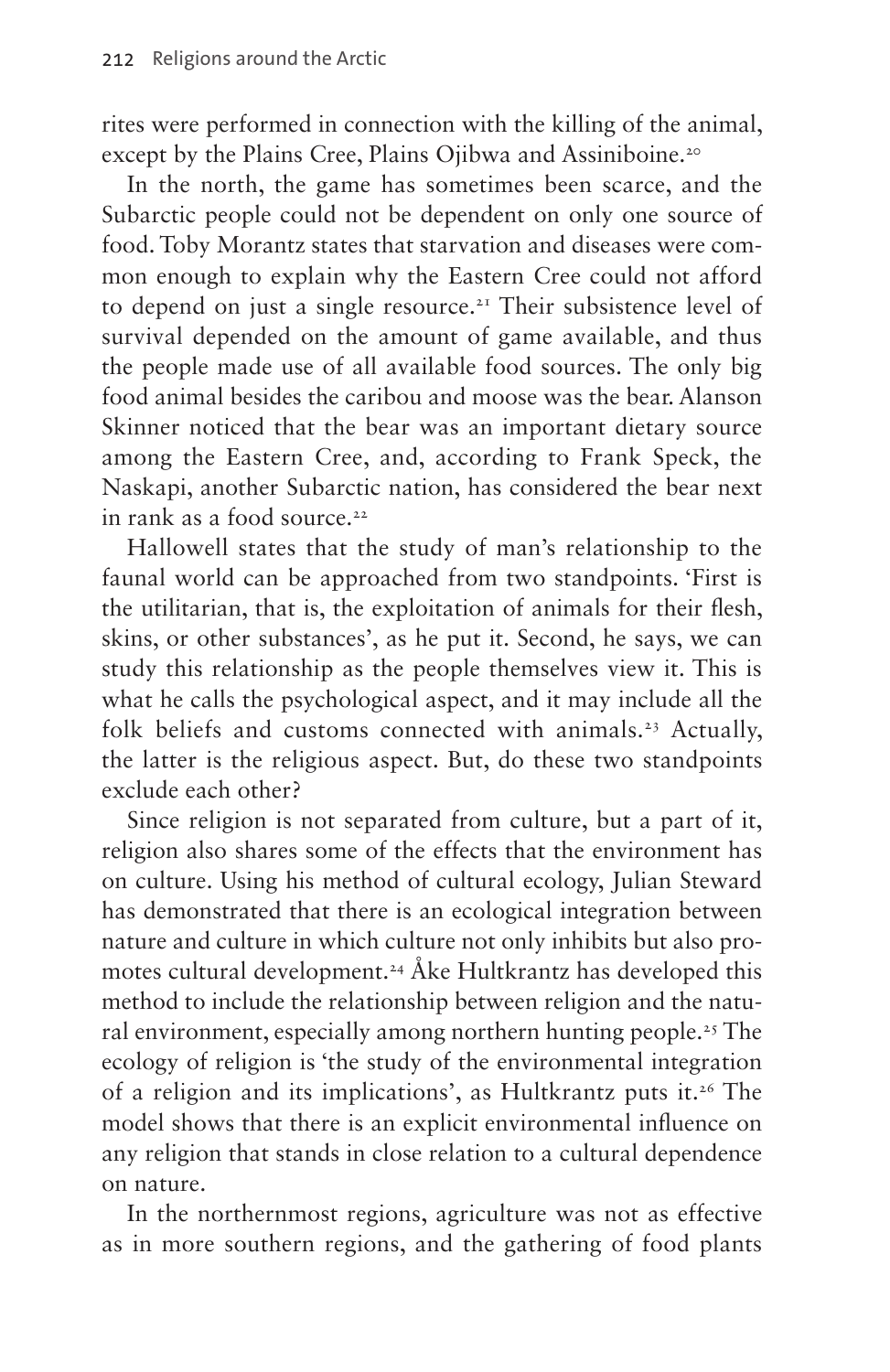has been limited. In consequence of this, the principal way to obtain food has been hunting and fishing. The amount of game has varied periodically; it has been scarce especially in winter, and in springtime starvation has been particularly common. According to Morantz, no discussion of the environmental factors impinging on the lifestyles of Subarctic hunters would be complete without an examination of starvation, which has been a natural part of life.<sup>27</sup> In the early twentieth century, Skinner claimed that there were still 'individuals at nearly every post who have tasted human flesh under these conditions'.<sup>[28](#page-16-1)</sup>

In Hultkrantz's religio-ecological model, the animal ceremonies belong to the primary level of integration, as he calls it, which includes environmental adaptation of basic cultural features, like subsistence and technology and the religious features associated with them.<sup>29</sup> In the north, the bear has sometimes been a very important source of food, especially in the late spring when game is scarce, and this is when bears were primarily hunted. As a large animal, the bear could offer an opportunity for the whole community to feast.

Hallowell has stated that even among those nations that observed no special rites when the bear was killed and eaten, the animal may, nevertheless, have been greatly respected or even re-vered. Here, Hallowell mentioned especially the Plains nations.<sup>[30](#page-16-3)</sup> It seems that the bear was not so frequently eaten in the Great Plains area, and thus the bear hunting rites and the disposal of bones and the skull were not required among the Plains peoples. Though, game might also have been scarce in the Great Plains area in late spring, the huge herds of buffalo and other numerous game animals as well as wild and cultivated plants offered more plentiful sources of food than in the Subarctic regions.

Since the bear has not had the same significance as a game animal among the Plains nations, the bear rites do not belong in the religio-ecological model to the primary level of integration, as among the Subarctic people, but instead to the secondary level of integration, i.e. to the indirect adaptation of religious beliefs and rituals, which 'are organized into a framework that takes its forms from the social structure, which is, in its turn, a model suggested by the economic and technological adaptation to environment'.<sup>[31](#page-16-4)</sup>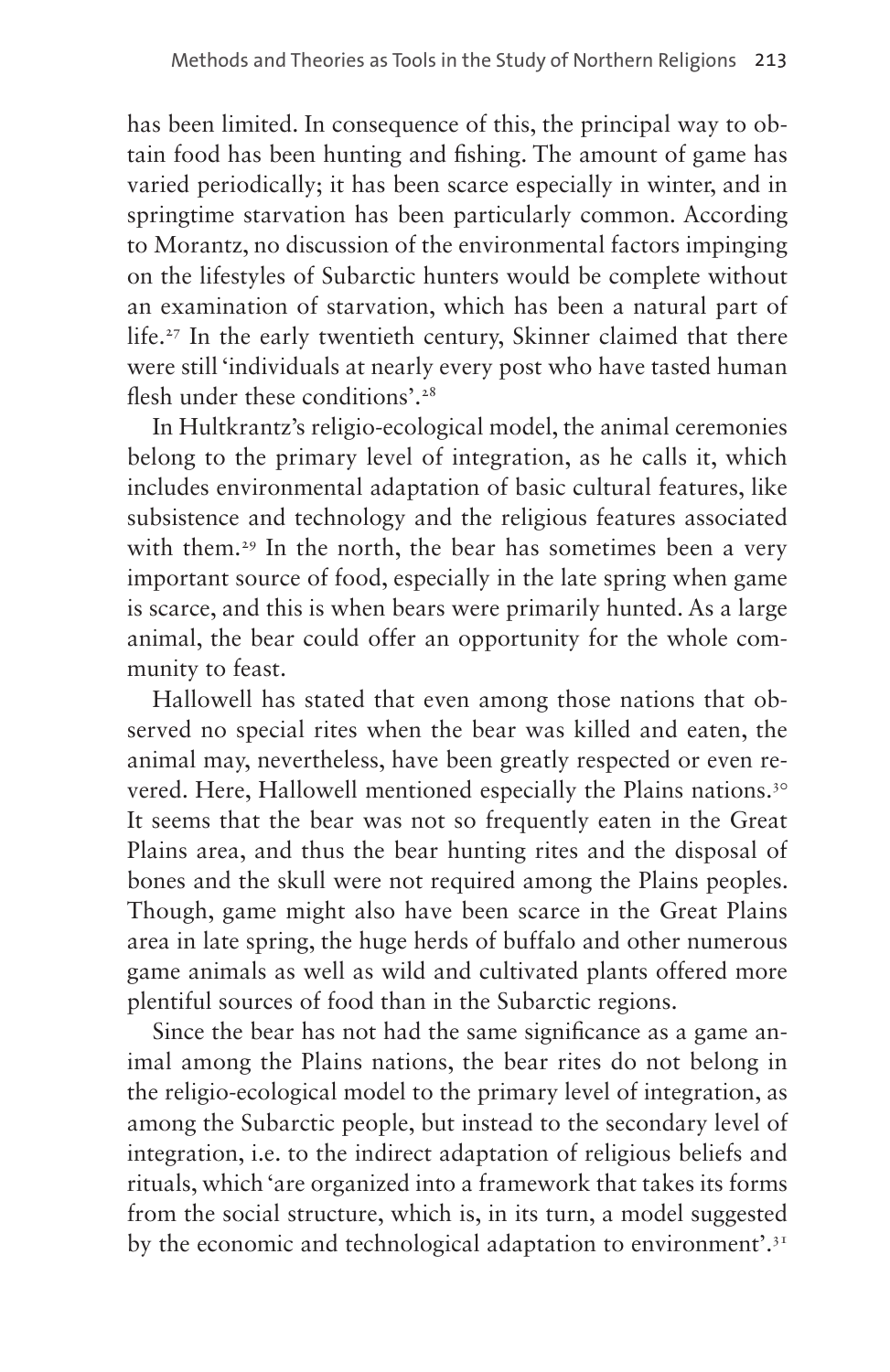Besides, on the Great Plains the concept of a supernatural master, or guardian spirit, of the animal species was ousted by the idea of individual guardian spirits[.32](#page-16-5) Among the Plains peoples, the bear was the symbol of power and wisdom, and the medicine obtained from it helped braves to succeed in warfare and enabled medicine men to ensure the welfare of the community.

# **Sweat Bath Traditions**

The sweat bath is another widespread northern tradition found both in Eurasia and North America. There are two main areas where particular sweat bath tradition can be found in the world, one around the Baltic Sea region and among some Finno-Ugric peoples, and another in North America, particularly north of Mexico.[33](#page-16-6) The Finnish sauna and the Native American sweat bath resemble each other so much that they are usually compared, and previously in some contexts they have been even considered to have common roots[.34](#page-16-7) Of these two traditions, the Native American sweat bath is clearly supposed to promote spiritual purification, but similar meanings can be found within the Finnish sauna tradition as well.[35](#page-16-8)

### Native North American Sweat Bath

The sweat bath is an ancient tradition known to most indigenous peoples of North America, with it being an especially strong tradition among some groups.<sup>36</sup> At first glance, the sweat bath refers to physical activity, but the ultimate meaning of the Native American sweat bath goes beyond that. Even though bathers wash themselves after the bath, the main significance of it has not been physical cleansing but ritual purification[.37](#page-16-10)

Here, I will focus on the Lakota sweat bath tradition because more information is available on it. Moreover, it represents and illustrates quite well the ultimate meanings of the Native American sweat baths. Accounts of the Lakota sweat bath exist already in the early ethnographic literature, and sources from the nineteenth century reveal that the sweat bath has been used particularly within rituals and ceremonies. However, the first comprehensive account was not published until 1953, when Joseph Epes Brown's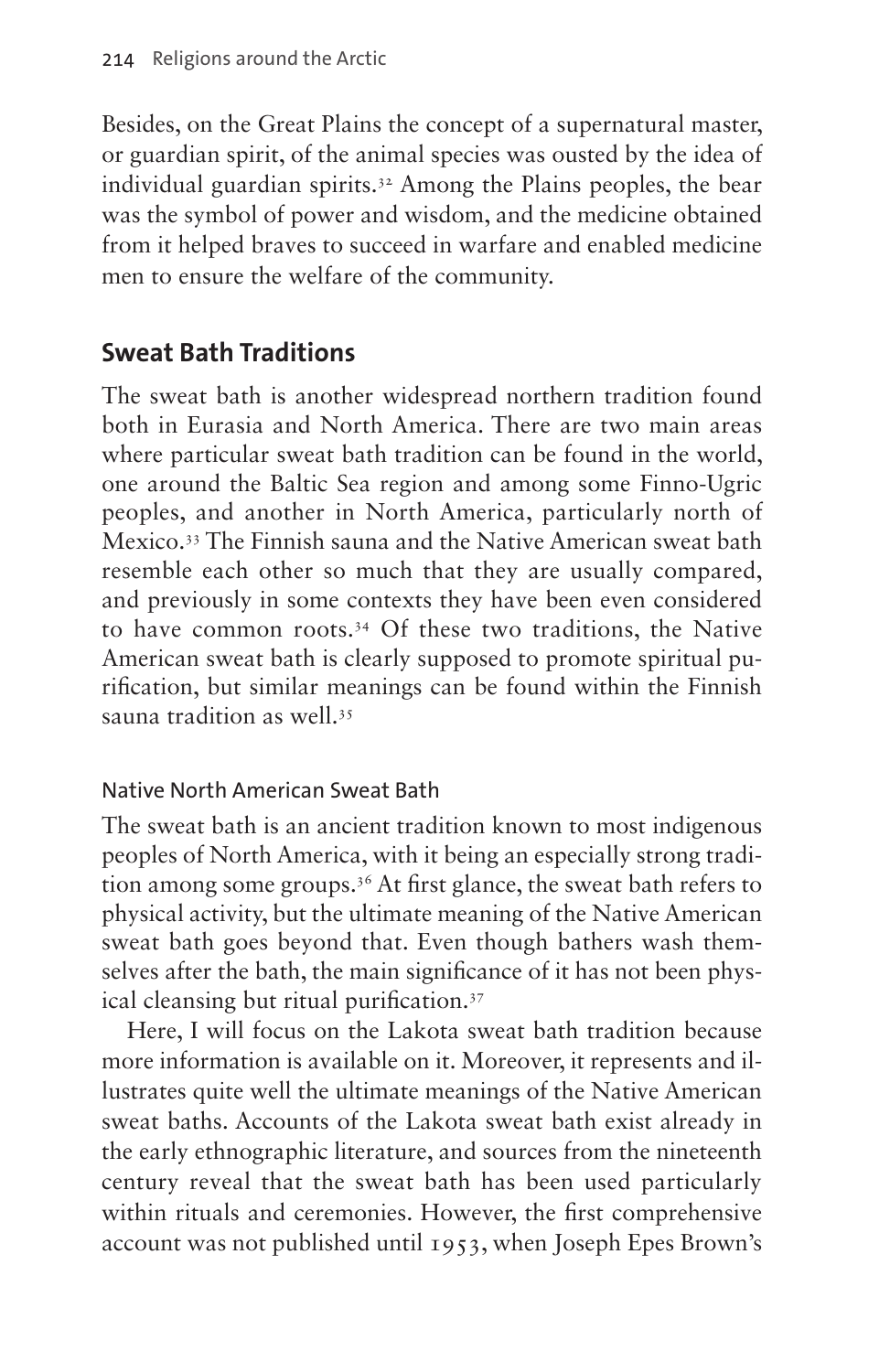book *The Sacred Pipe* came out. The book is based on interviews with Nicholas Black Elk, who introduces the seven rites of the Lakotas. One of these sacred rites is the sweat bath. Black Elk was a medicine man, and he offered the first detailed description of the Lakota sweat bath and its symbolism from the Native American viewpoint.<sup>[38](#page-16-11)</sup>

The English term 'sweat bath' emphasises this phenomenon as a physical action, but as a matter of fact the term is misleading regarding its fundamentals. The Lakota word for sweat bath, *inípi*, shows what it is about. The core of this term is *ní*. Lakota informant George Sword said that *ní* is what a person breathes into his body, and *ní* travels throughout the body and keeps it alive. If *ní* leaves the body, a person dies. When the Lakotas speak about *inípi*, they mean the act of doing *iní* (i.e. 'taking a sweat bath'). Sometimes a person's *ní* is weak, and then hurtful things can get into the body. When this happens, the Lakotas should *inípi* (i.e. '*to take a sweat bath')*. George Sword emphasised that the 'Lakota does not *inípi* to make the water on the body. He does it to wash the inside of the body.'[39](#page-16-12)

The sweat lodge is described as a womb and the sweat bath as rebirth. For example, Arvol Looking Horse, the keeper of the Lakotas' sacred White Buffalo Calf Pipe, has stated that the 'sweat lodge is very sacred. It is the mother's womb. They always say when come out of the sweat lodge, it's like being born again or coming out of the mother's womb.'[40](#page-16-13) The complete darkness inside the lodge represents how it is being inside the mother's womb (or mother earth) before birth. The symbolism of the sweat lodge is also related to life. As Black Elk states, the frame of the lodge is made of willow saplings, which represent rebirth.<sup>41</sup>

In Native North America, an important element in the preparation for rituals and contact with the spirit world has been ritual purification, which was usually performed through the sweat bath. For example, a Cree hunter went into a sweat lodge before a bear hunt, and the dancers of the Lakota sun dance purified themselves by taking a sweat bath before the ceremony. Consequently, the sweat bath has generally preceded other rituals. Before the ritual, participants went into the sweat lodge and, not infrequently, also after the rite as well to purify themselves.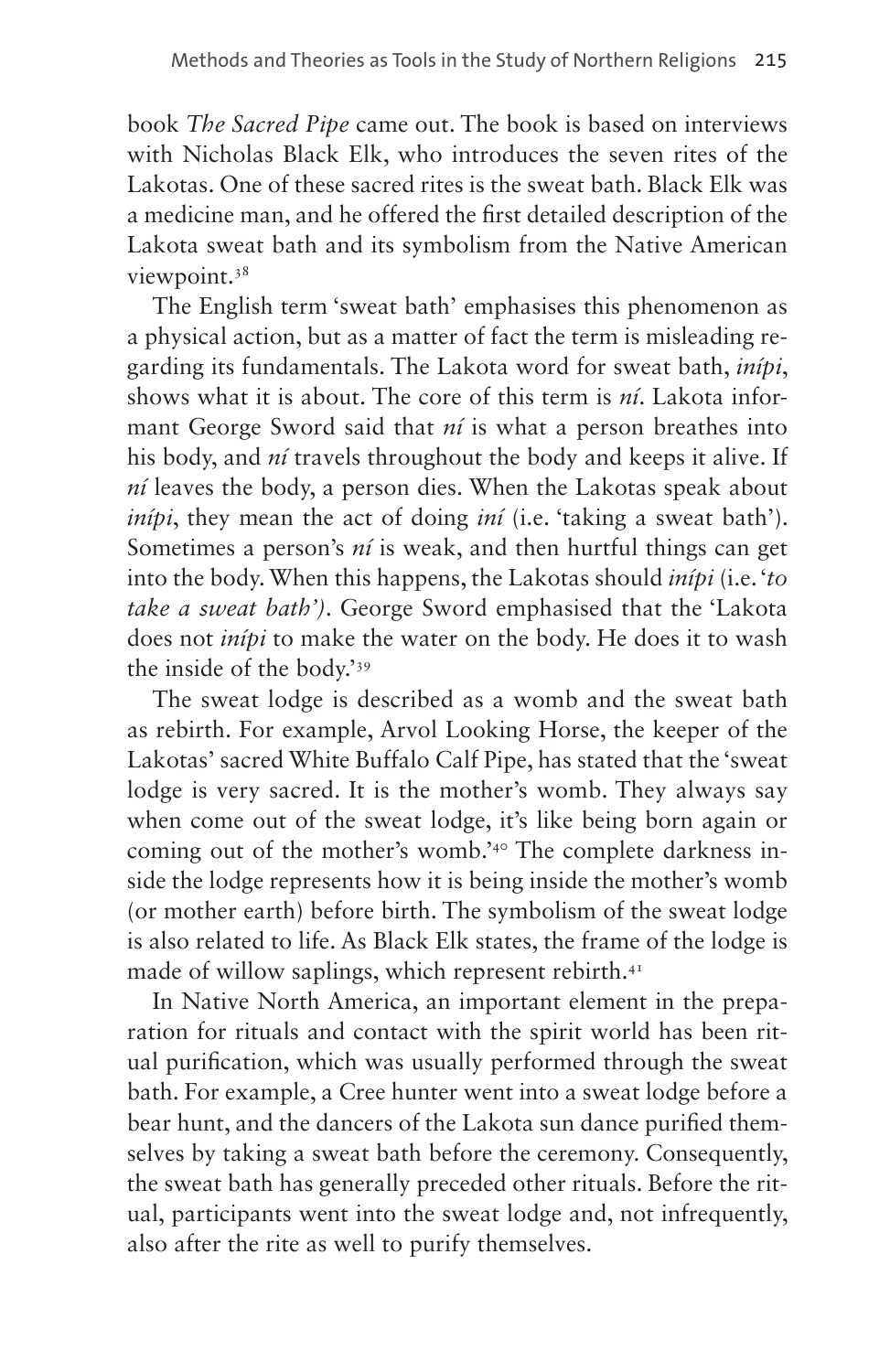#### Sweat Bath as a Transition Rite

In her classic study, Mary Douglas<sup>[42](#page-16-15)</sup> discusses how the human body functions as a symbol of society and its categorical borders, and sweating, as it penetrates the border and leaves the body, breaks these borders. However, since the major purposes of the sweat bath rite were traditionally to prepare oneself for other rites and to return to everyday life after them, I see it as a symbolic transition between this world and the spirit world. Because of the sweat bath, a person was able to come closer to the powers of the spirit world, not only during the sweat bath but during other rites as well. Consequently, the sweat bath is a tool for a certain symbolic and ritual transition across borders, and this can be understood better through the idea of transition rites.

Arnold van Gennep was the first scholar to note the significance and structure of rituals that mark the passage of a person through the life cycle, from one stage to another. According to him, transition rites can be divided into three periods, the *preliminal*, *liminal* and *postliminal* periods.[43](#page-16-16) Later, Victor Turner advanced the theory of transition rites and continued exploring transition rites and especially the meanings of the *liminal* period to the community. Turner's theory offers two propositions. First, transition rites are a process of moving from the familiar, or structural, to the anti-structural and back. Second, the period of being away from structure, the liminal period, or liminality as Turner called it, is characterised by the existence of a so-called *communitas*, a kind of feeling of relationship among the participants, or oneness. Turner extended the liminal period beyond its original sense of a marginal ritual phase, where liminality 'has taken on new meaning as an autonomous and sometimes enduring category of people who are "betwixt and between"'[.44](#page-16-17)

The sweat bath rite can be analysed using the structure of transition rites, the main purpose being not for social transition in the strict sense of van Gennep, but a more symbolic transition in Turner's sense. All three periods of the transition rites defined by van Gennep can be observed in the sweat bath rite, although no shift of social status is in question. In addition to purification, the purpose of the sweat bath is also the transition from profane everyday life to sacred space. In the sweat lodge ritual, we can perceive these transitions and the liminal period on two levels: first,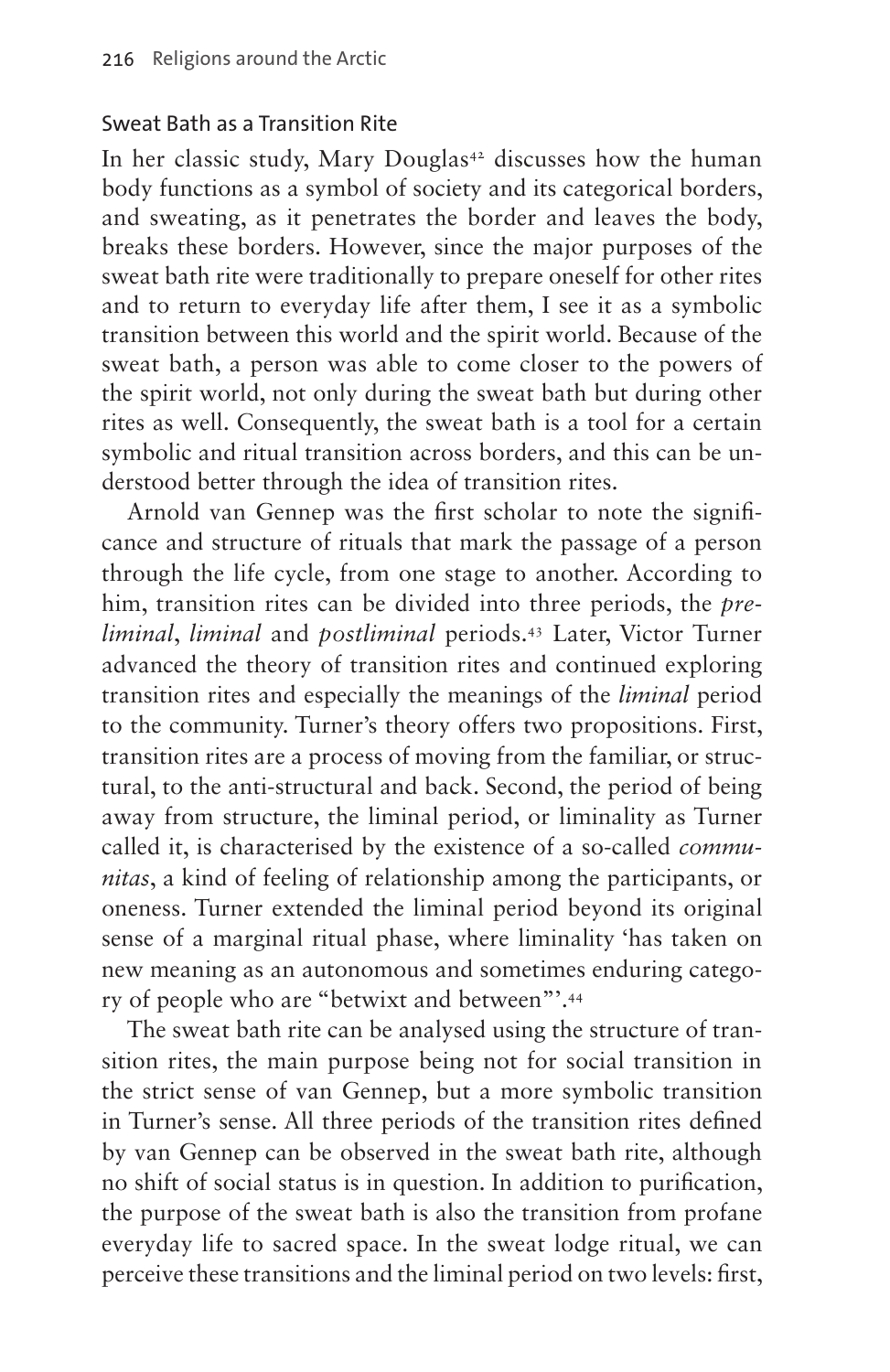the sweat bath as an independent rite, and second, the sweat bath as part of a wider ritual complex[.45](#page-16-18)

When surveying the sweat bath as an independent rite, the first transition, or border crossing, can be perceived when the participants enter the lodge and the door is closed, i.e. when the participants are shut inside the dark lodge. The sweat lodge is constructed so that it is totally dark inside and no light can enter in. The second border crossing can be observed when the door is opened and the participants leave the lodge, out of *liminality* and sacred space back into everyday life, or profane space. Native American explanations for the sweat lodge are usually related to the concept of rebirth. The darkness inside the lodge symbolises one's state in the mother's womb before birth and coming out of it is like being born again; when inside the sweat lodge, the participant usually thinks about his or her life and the direction in which he or she wants to go. Lakota testimonies on the meanings of the sweat bath corroborate this point quite well.<sup>[46](#page-16-19)</sup>

The three-stage structure of the transition rites can be observed in the Native American sweat bath ritual. Inside the sweat lodge, humans are separated from profane life and moved into the darkness of a symbolic womb, which is the *liminal* dimension. There they can be closer to the spirit world, having a connection with it. After the bath, when back outside the lodge, the participants are incorporated once again back into their more common, profane existence.

When surveying the sweat bath as part of a wider ritual complex, the sweat lodge ritual functions as a channel for transition. In this case, the liminal period is the period between the two baths. During the first sweat bath sacralisation occurs, where the participants separate themselves from profane life to enter a space of liminality during the ritual, for which they have been purified. After the ritual period, the sweat bath is taken once more for desacralisation, or the separation of the participants from sacred space and their incorporation back into one's profane everyday life.

I have viewed the sweat bath through the structure of transition rites in order to try to understand its role in ritual purification in preparation for contact with the spirit world. In this connection, Native Americans have been closer to the sacred world, which is made possible by the symbolic transition from profane space into sacred space, and back.<sup>47</sup>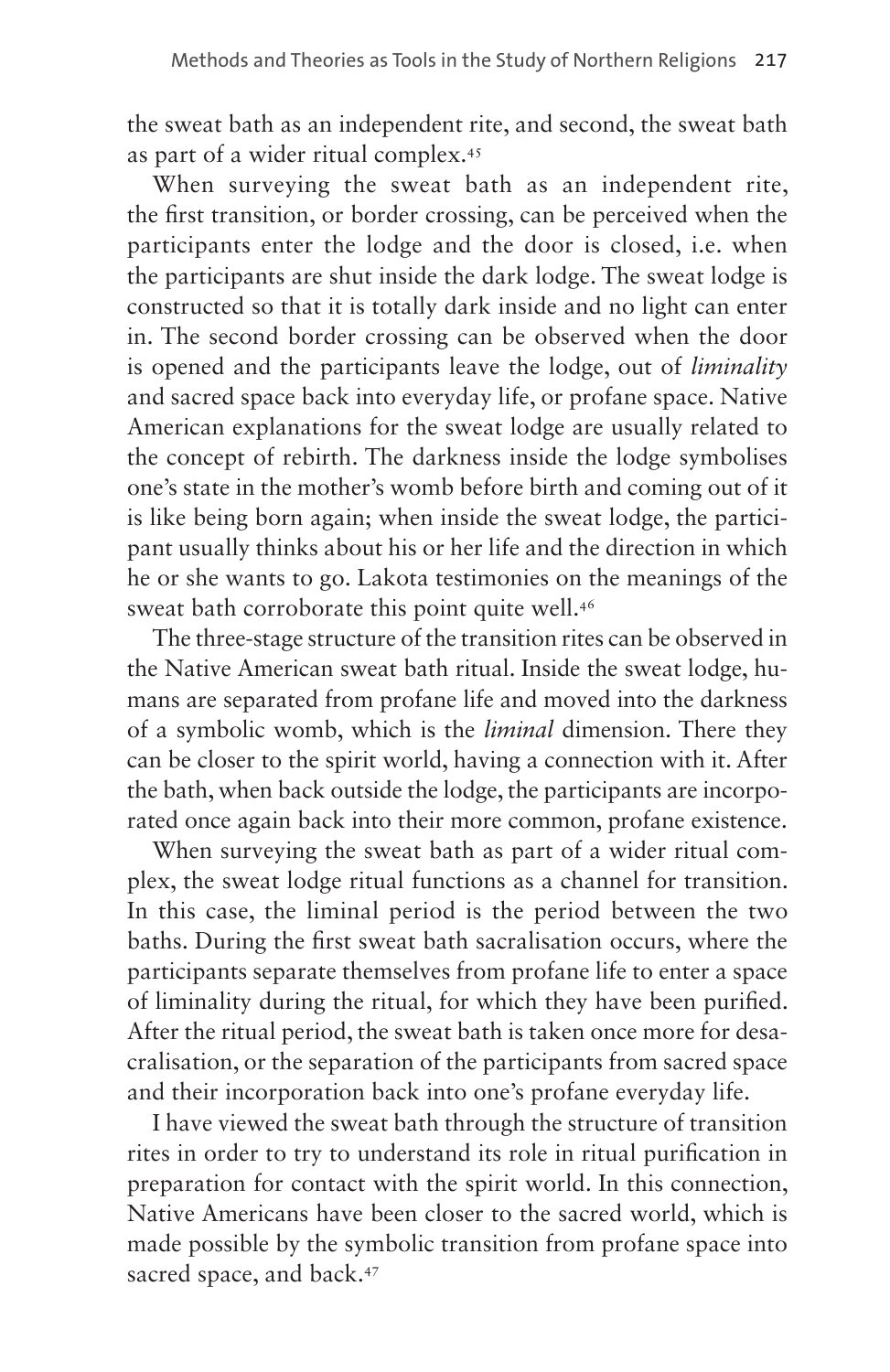# **Conclusion**

Understanding Similarities and Dissimilarities

Many classic theories are based on compared material. Even though there might be problems within generalising theories, they indeed can offer a worthwhile starting point for further considering similarities and structures as well as finding the deeper meanings of the phenomenon under study. Above, I have discussed the Native North American sweat bath tradition and found the theory of transition rites useful when trying to understand the structure of ritual purification. When conducting research on the Finnish sauna tradition, I noticed that the same sort of symbolic transition can be found in the Finnish sauna[.48](#page-16-21)

According to Finnish traditions, the sauna was perceived as *pyhä*, 'sacred', and it has been part of traditional calendar rites, crisis rites as well as transition rites. For example, the sauna has a special place within Christmas traditions. People went to the sauna before the sun had set on Christmas Eve, and then they were clean and ready for Christmas. Traditionally, the sauna has also been used for healing, with people both bathing in the sauna and using it as a place to heal. The sauna has been a space for transition rites as well, whether for birth, marriage or passing away. Until the 1930s, most Finnish people were born in sauna. Sometimes an individual also died in the sauna, or at least the corpse was washed in the sauna. Formerly, it was also the custom for both the bride and the groom to go to sauna in their own homes before getting married. These few examples demonstrate that the Finnish sauna could function as a sacred space where people detached themselves from everyday life and daily routines. I have discussed this in more detail elsewhere,<sup>49</sup> but it still needs further study.

When comparing rituals, the main aim has usually been finding similarities, and, not infrequently, differences are explained as deviances, or they have been even disregarded. However, the differences especially are interesting and important when studying the diversity of cultures and religious traditions. I found this particularly interesting when researching North American bear rituals. I noticed that the meaning of the bear and bear rites are exceedingly different in two geographical areas, even though the indigenous peoples of both areas have traditionally been hunter-gatherers, and hunting formed the basis of their livelihood.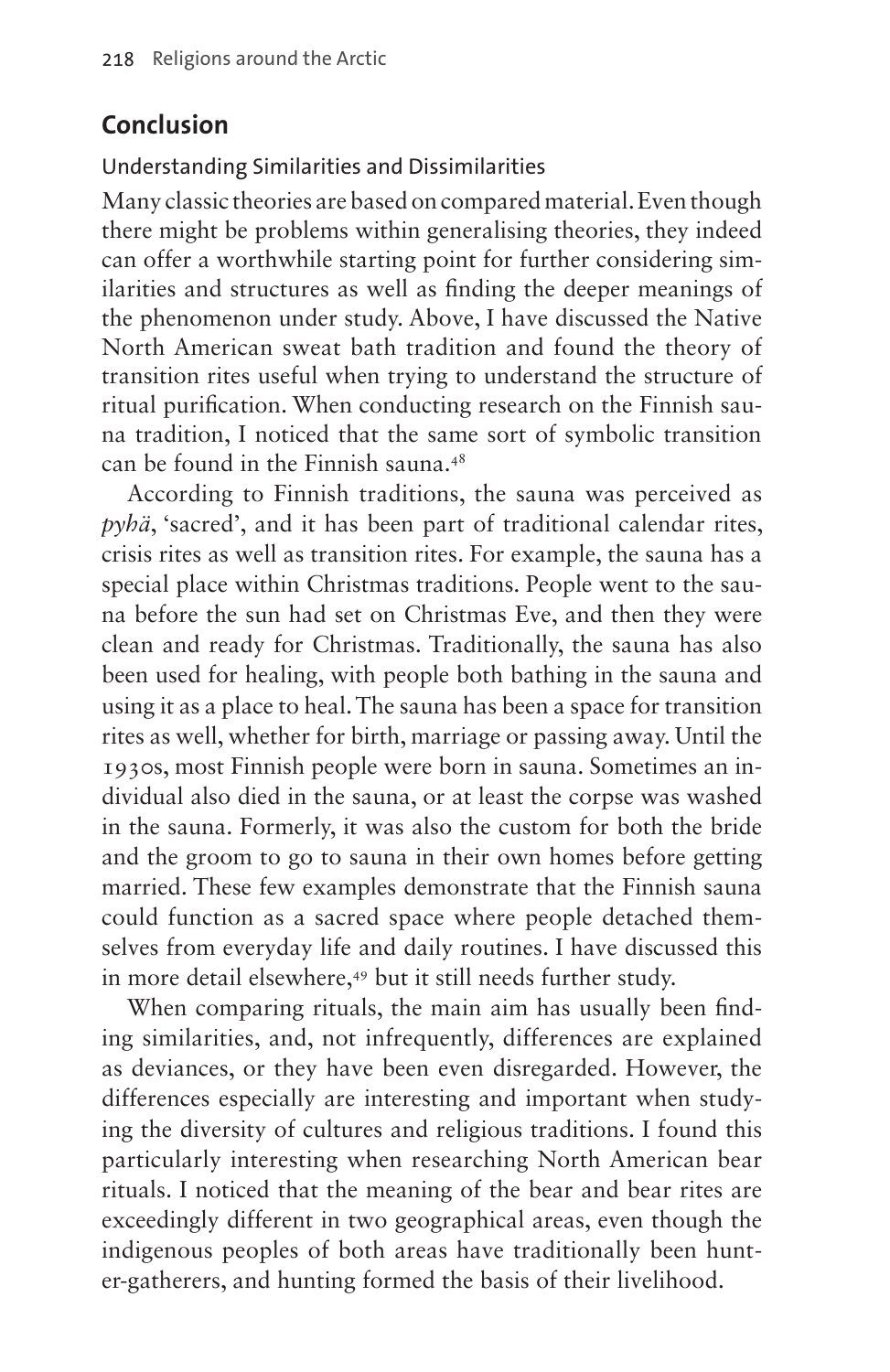I noticed that there is an ecological point of integration between the Native cultures and their ecological surroundings within bear rituals. Above, I describe how I have utilised Hultkrantz's religio-ecological model when discussing the bear rituals and their differences within two different Native North American cultures. This model can be applied when studying bear rites of other cultures and traditions, and not only between different cultures, but within one culture as well. For example, concerning the bear rituals within Finnish folk religion, this manner of approach might be useful when discussing the differences between old hunting-based traditions and those of the later agricultural society. Within the hunting society, the bear was an honourable animal having its roots in the sky, and bear rituals followed Hallowell's scenario. It was important to ensure that the bear could return to its heavenly home to be hunted again.<sup>[50](#page-17-1)</sup> Within the later agricultural society, in turn, the bear was honoured but at the same time it was viewed as a harmful animal from the woods that killed cattle and ate crops. It was important to practice various protective rites against bears, like *karhun pyllytys*, or mooning a bear, i.e. an older woman pulled up her skirt and pointed her naked buttocks in every direction to ensure that the bear would not come any closer. $5<sup>T</sup>$ We can consider that the change of stance was based on the livelihood, and thus the religio-ecological model can offer interesting viewpoints in this case, too.

## **Notes**

<span id="page-14-0"></span>1. Hallowell 1926.

<span id="page-14-1"></span>2. Hämäläinen 2002; Hämäläinen 2009.

<span id="page-14-2"></span>3. As Rydving (2010: 34) has pointed out, generalising theories, including Hallowell's theory, have disregarded these dissimilarities. Cf. also Berres *et al*. 2004.

<span id="page-14-3"></span>4. Skinner 1911: 68−73, 162−164; Speck 1935: 94−110; Rogers 1973: 39−44; Kohn 1986: 141−151. I wish to thank one the anonymous reviewers for valuable comments on the problems of former scholars writing by generalizing about First Nations and Native Americans. For example, 'Eastern Cree' includes several groups of Néhinaw people, but usually the scholars do not specify which indigenous groups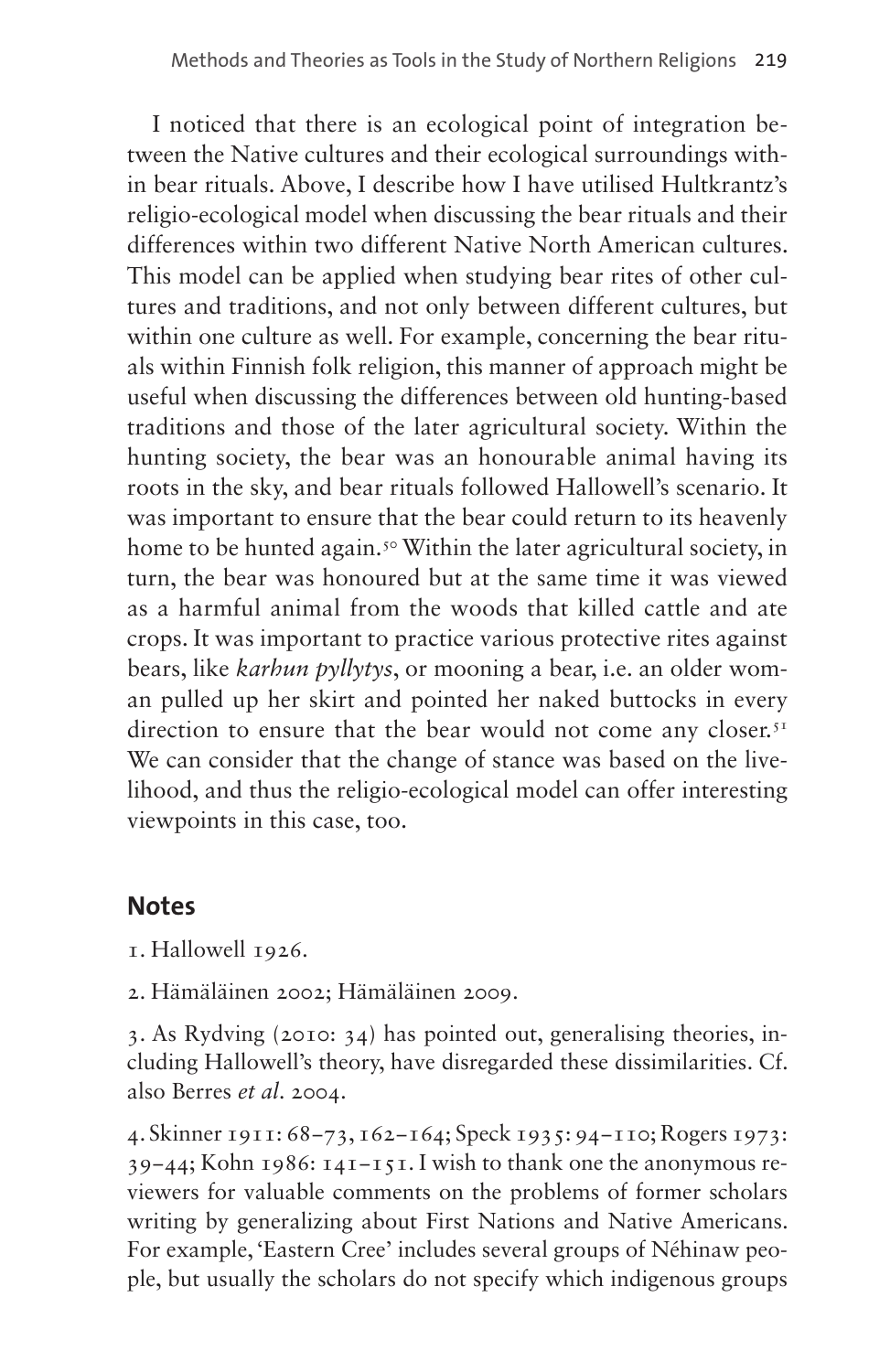they were really talking about. Unfortunately, in this context, I cannot guess which groups they were particularly meaning.

<span id="page-15-0"></span>5. Skinner 1911: 71 f.; Hallowell 1926: 44 f.

- <span id="page-15-1"></span>6. Skinner 1911: 26, 72 f.
- <span id="page-15-2"></span>7. Rockwell 1991: 38.
- <span id="page-15-3"></span>8. Skinner 1911: 68, 72.
- <span id="page-15-4"></span>9. Fletcher 1884: 276−282.

<span id="page-15-5"></span>10. The term 'medicine' refers to the supernatural power of persons, objects and activities. This power, which is usually revealed in a vision, may be used for, e.g. healing, divination or protection in warfare; cf. Hämäläinen 2011: 67 f.

<span id="page-15-6"></span>11. Catlin 1841, 1: 245; Mandelbaum 1996: 210; Lowie 1983: 264–268.

<span id="page-15-7"></span>12. Ewers 1988: 134.

<span id="page-15-8"></span>13. Neihardt 1972: 89 f.; Brasser 1979: 37; Bowers 1991: 108; McClintock 1992: 358 f.; Mandelbaum 1996: 210.

<span id="page-15-9"></span>14. Hämäläinen 2011: 81–103.

<span id="page-15-10"></span>15. Denig 1930: 537 f.; Ewers 1988: 135.

<span id="page-15-11"></span>16. McClintock 1992: 353.

<span id="page-15-12"></span>17. Densmore 1918: 195; Walker 1980: 105.

<span id="page-15-13"></span>18. Lewis 1992: 183.

<span id="page-15-14"></span>19. Paulson 1965: 162−166.

<span id="page-15-15"></span>20. Hallowell 1926: 73. The Cree and Ojibwa moved into the Great Plains area relatively late and preserved many features of the Subarctic culture.

- <span id="page-15-16"></span>21. Morantz 1983: 37.
- <span id="page-15-17"></span>22. Skinner 1911: 26; Speck 1935: 79.
- <span id="page-15-18"></span>23. Hallowell 1926: 3.

<span id="page-15-19"></span>24. Steward 1963.

<span id="page-15-20"></span>25. Hultkrantz 1954; Hultkrantz 1965; Hultkrantz 1979; Hultkrantz 1982; Hultkrantz 1985.

<span id="page-15-21"></span>26. Hultkrantz 1979: 221.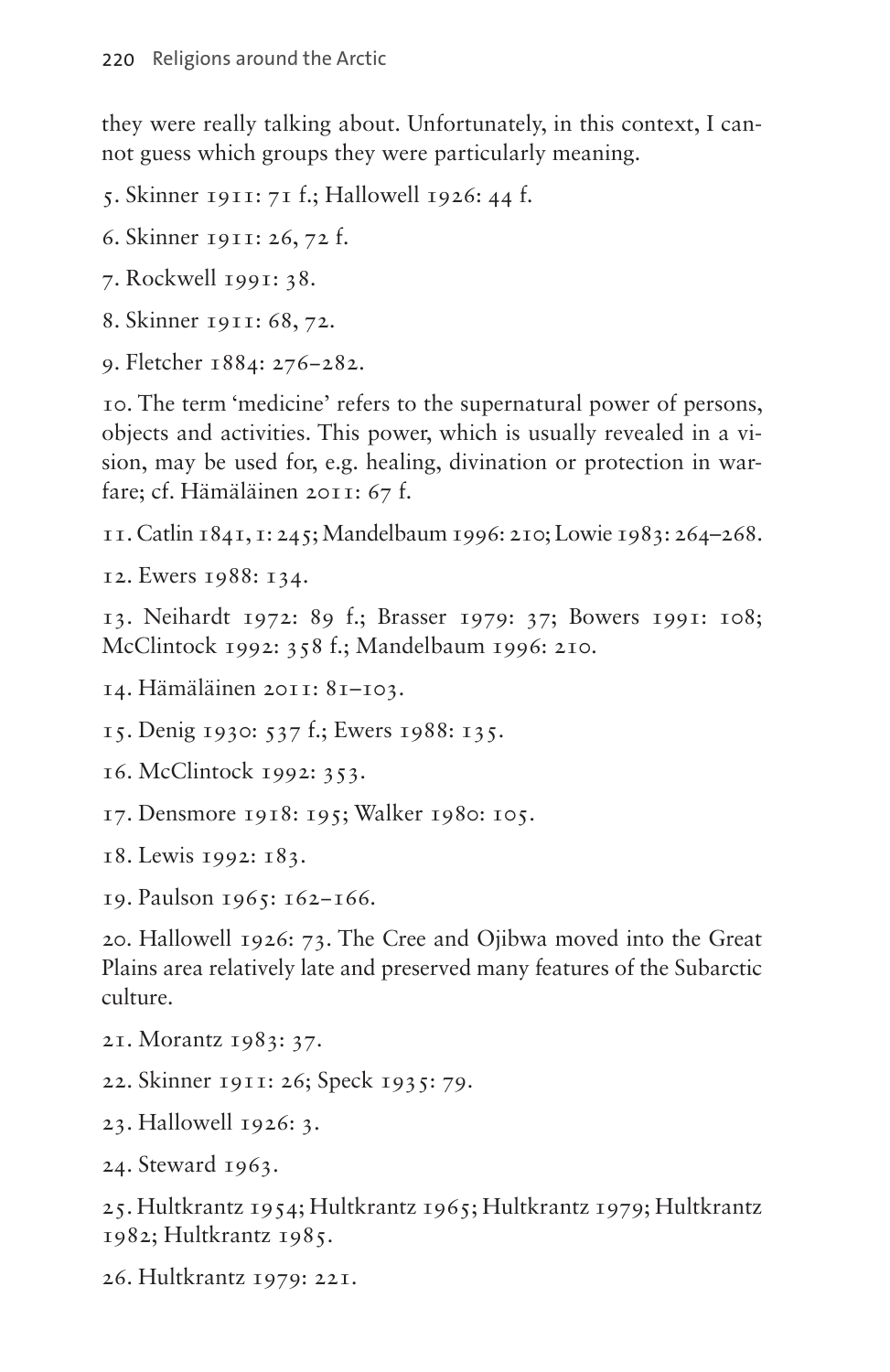- <span id="page-16-0"></span>27. Morantz 1983: 35−37.
- <span id="page-16-1"></span>28. Skinner 1911: 25.
- <span id="page-16-2"></span>29. Hultkrantz 1982: 176 f.; Hultkrantz 1979: 227 f.
- <span id="page-16-3"></span>30. Hallowell 1926: 151.
- <span id="page-16-4"></span>31. Hultkrantz 1979: 228.
- <span id="page-16-5"></span>32. Hultkrantz 1982: 166−168.
- <span id="page-16-6"></span>33. Hultkrantz 2000: 138.
- <span id="page-16-7"></span>34. Lopatin 1960.
- <span id="page-16-8"></span>35. Hultkrantz 2000: 138; Hämäläinen 2012.
- <span id="page-16-9"></span>36. Driver and Massey 1957: 315.

<span id="page-16-10"></span>37. Bucko 1999; Hultkrantz 2000; Hämäläinen 2016. I wish to thank one of the anonymous reviewers for reminding that sweat bath is but one way of purification, connecting with a broader notion of purification by smudge/smoke that is more widely practiced.

- <span id="page-16-11"></span>38. Brown 1953: 31–43.
- <span id="page-16-12"></span>39. Walker 1980: 100; Hämäläinen 2016: 209.
- <span id="page-16-13"></span>40. Looking Horse 1987: 72.
- <span id="page-16-14"></span>41. Brown 1953: 31 f.
- <span id="page-16-15"></span>42. Douglas 1966.
- <span id="page-16-16"></span>43. van Gennep 1909.
- <span id="page-16-17"></span>44. Turner 1969: 94–130; Stephenson 2005: 7801.
- <span id="page-16-18"></span>45. Hämäläinen 2016: 211–214.

<span id="page-16-19"></span>46. Bucko 1999: 76, 85, 148, 156, 185, 197, 203, 206; Medicine 1987: 167.

<span id="page-16-20"></span>47. For a more detailed discussion, see Hämäläinen 2016.

<span id="page-16-21"></span>48. I wish to thank one the anonymous reviewers for pointing out that the Ojibwe word for 'Finn' is *madoodoowinini*, which means 'person who takes a sweat bath'. The Finnish fondness for sauna became something that Native American communities noticed already in the 17th century when several Finns moved to the Swedish colony along the lower reaches of the Delaware River, and later in the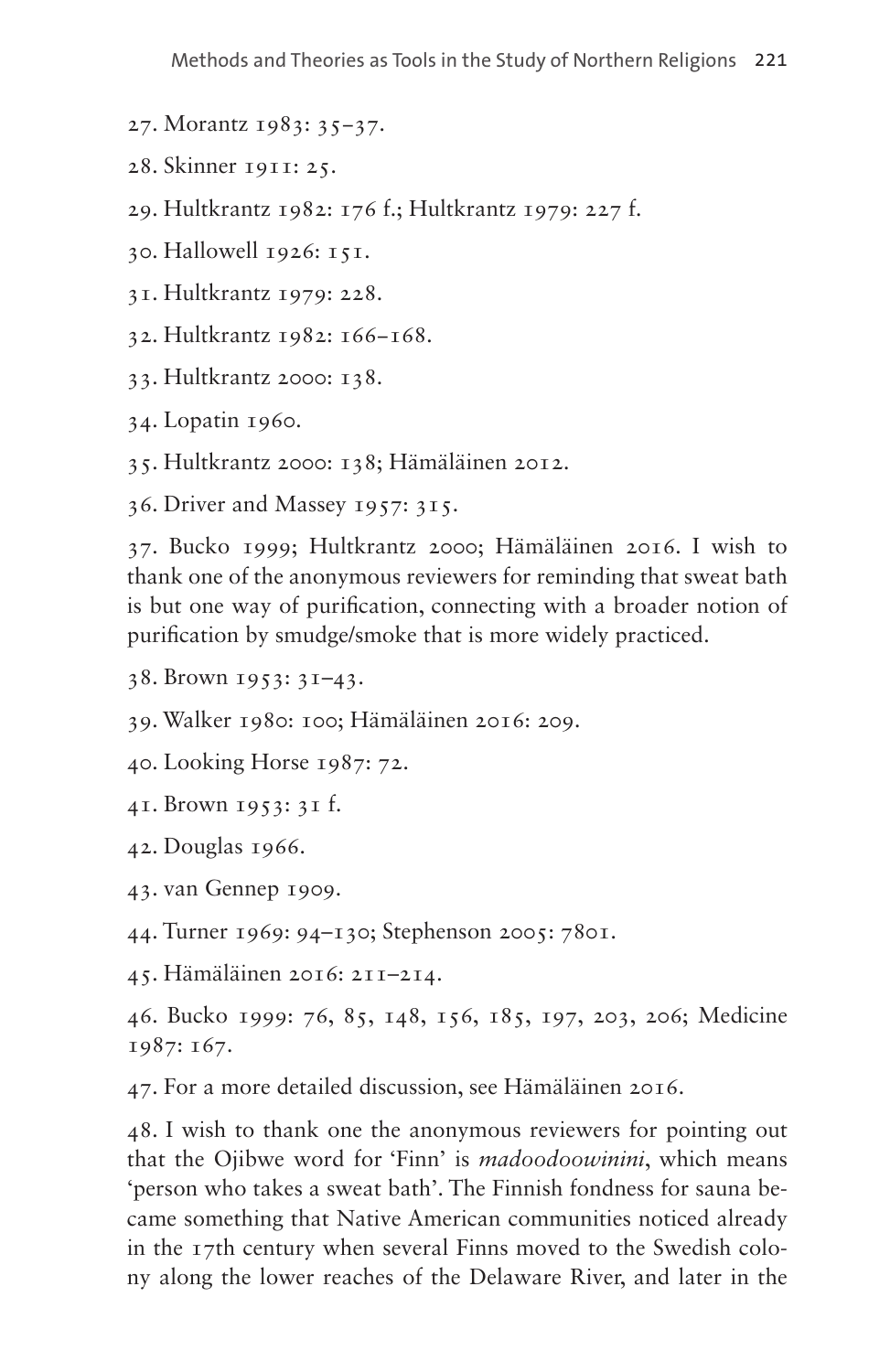context of Finnish settlement on reservation lands in late 19th century. Ojibwe people saw the Finnish sauna as equivalent to Ojibwe sweat bath and used the Ojibwe word for it. For the descendants of the Ojibwe (Anishinaabe) and the Finns in the 21st century, see Kettu *et al*. 2016.

- <span id="page-17-0"></span>49. Hämäläinen 2012.
- <span id="page-17-1"></span>50. Siikala 2014: 380–389.
- <span id="page-17-2"></span>51. Pulkkinen 2014: 207 f.; Pulkkinen & Lindfors 2016: 114.

## **References**

- Berres, Thomas E. & David M. Stothers & David Mather. 2004. Bear imagery and ritual in Northeast North America: an update and assessment of A. Irving Hallowell's work. *Midcontinental Journal of Archaeology* 29:1, pp. 5–42.
- Bowers, Alfred W. 1991. *Mandan Social and Ceremonial Organization*. Moscow, ID: University of Idaho Press.
- Brasser, Ted J. 1979. The pedigree of the Hugging Bear Tipi in the Blackfoot camp. *American Indian Art Magazine* 5:1, pp. 32−39.
- Brown, Joseph Epes. 1953. *The Sacred Pipe: Black Elk's Account of the Seven Rites of the Oglala Sioux*. Norman, OK: University of Oklahoma Press.
- Bucko, Raymond A. 1999 *The Lakota Ritual of the Sweat Lodge: History and Contemporary Practice*. Lincoln, NE: University of Nebraska Press.
- Catlin, George. 1841. *Letters and Notes on the Manners, Customs and Condition of the North American Indians*. 1–2. New York: Wiley and Putnam.
- Denig, Edwin Thompson. 1930. Indian tribes of the Upper Missouri. Ed. J.N.B. Hewitt. *Forty-Sixth Annual Report of the Bureau of American Ethnology, 1928–1929*, pp. 375−628.
- Densmore, Francis. 1918. *Teton Sioux Music*. Washington, DC: Government Printing Office.
- Douglas, Mary. 1966. *Purity and Danger: An Analysis of the Concepts of Pollution and Taboo*. London: Routledge and Kegan Paul.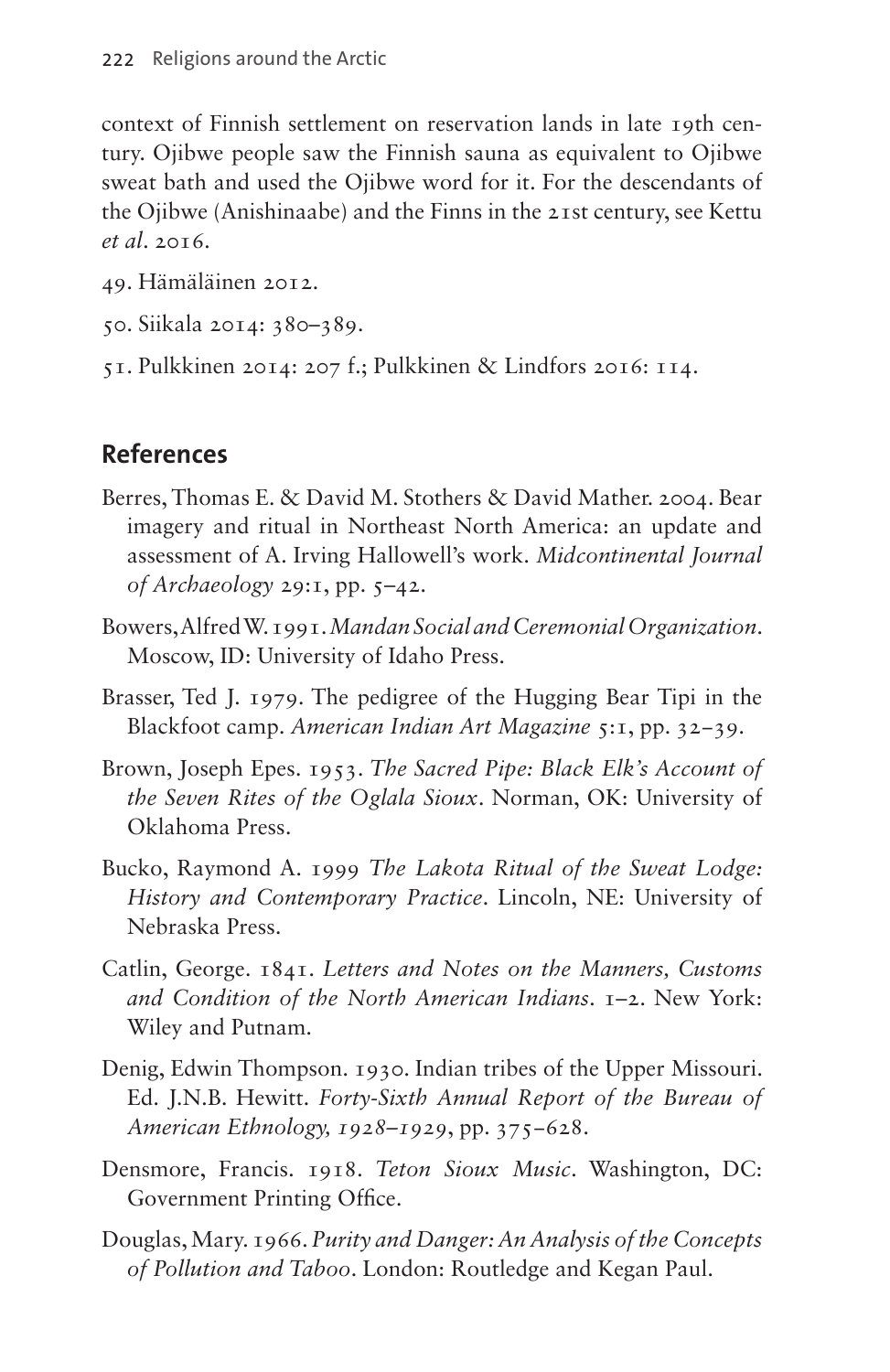- Driver, Harold E. & William C. Massey. 1957. Comparative studies of North American Indians. *Transactions of the American Philosophical Society* 47:2, pp. 165–456.
- Ewers, John C. 1988. *Indian Life on the Upper Missouri*. Norman, OK: University of Oklahoma Press.
- Fletcher, Alice C. 1884. The elk mystery or festival: Ogallala Sioux. *Sixteenth and Seventeenth Annual Reports of Peabody Museum of American Archaeology and Ethnology* 3, pp. 276–288.
- van Gennep, Arnold. 1909. *Les rites de passage: étude systematique des rites*. Paris: Émile Nourry.
- Hallowell, A. Irving. 1926. Bear ceremonialism in the northern hemisphere. *American Anthropologist* 28, pp. 1−175.
- Hämäläinen, Riku. 2002. Mustaa ruokaa ja kaksijalkaisia: Karhukultti subarktisen alueen intiaanien ja tasankointiaanien parissa. *Kojootteja, sulkapäähineitä, uraanikaivoksia: Pohjois-Amerikan intiaanien kirjallisuuksia ja kulttuureja* (Oulun yliopiston taideaineiden ja antropologian laitoksen julkaisuja. A. Kirjallisuus 11), pp. 54–86. [Eds.] S. Lakomäki & M. Savolainen. Oulu: Oulun yliopisto.

——— 2009. Bear ceremonialism and its ecological aspects among Subarctic and Plains Indians. *Reconfigurations of Native North America: An Anthology of New Perspectives*, pp. 54–70. Eds. J.R. Wunder & K.E. Kinbacher. Lubbock, TX: Texas Tech University Press.

- ——— 2011. *Bear Shields of Plains Indians: Motifs and Meanings*. Wyk: Tatanka Press.
- ——— 2012. The Finnish sauna: a possible place for transition. *Religious Experience: North and South*, pp. 255–272. Ed. R. Gothóni. Oxford: Peter Lang.
- ——— 2016. Native American Sweat Lodge as Space for Transition: The Lakota Inípi as an Example. *Helsinki Study of Religions: A Reader*, pp. 200–218. Eds. R. Hämäläinen & H. Pesonen & T. Utriainen. Helsinki: University of Helsinki, Study of Religions.
- Hultkrantz, Åke. 1954. The Indians and the wonders of Yellowstone: a study of the interrelations of religion, nature and culture. *Ethnos* 19, pp. 34−68.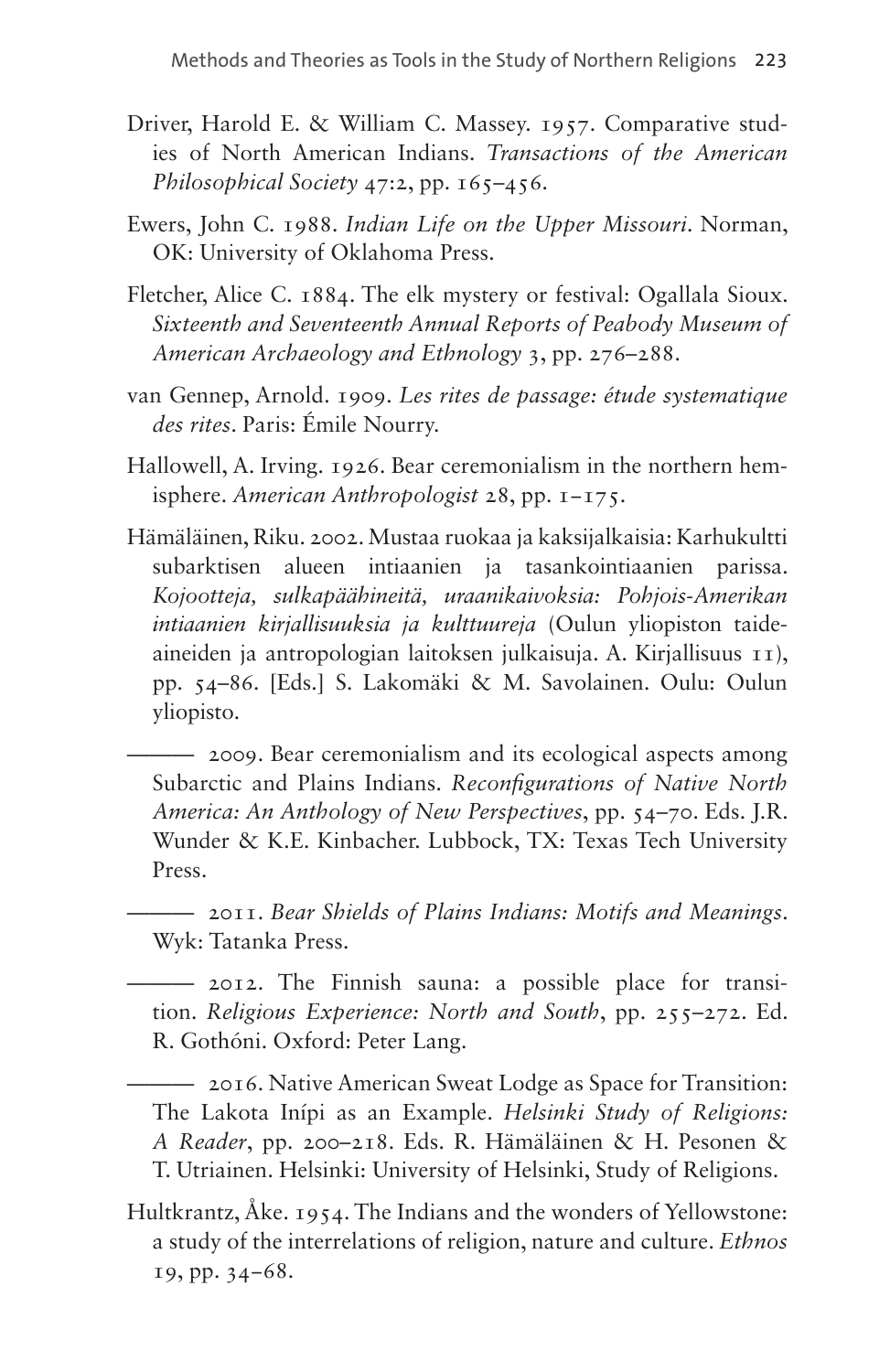——— 1965. Type of religion in the Arctic hunting cultures: a religio-ecological approach. *Hunting and Fishing*, pp. 265−318. Ed. H. Hvarfner. Luleå: Norrbottens Museum.

——— 1979. Ecology of religion: its scope and methodology. *Science of Religion: Studies in Methodology*, pp. 221−236. Ed. L. Honko. The Hague: Mouton Publishers.

——— 1982. Religion and experience of nature among North American hunting Indians. *The Hunters: Their Culture and Way of Life*, pp 163−186. Eds. Å. Hultkrantz & Ø. Vorren. Tromsø: Universitetsforlaget.

——— 1985. Some critical reflections on the ecology of religions. *Temenos* 21, pp. 83–90.

——— 2000. The Sweat Lodge and the Sun Dance: ritual purification and its ideology among the Plains Indians. *Ethnography is a Heavy Rite: Studies of Comparative Religion in Honor of Juha Pentikäinen* (Religionsvetenskapliga skrifter 47), pp. 138–147. Eds. N.G. Holm & H. Kilpeläinen & R. Pulkkinen & V. Anttonen & I. Pyysiäinen & A.-L. Siikala. Åbo: Åbo Akademi.

- Kettu, Katja & Meeri Koutaniemi & Maria Seppälä. 2016. *Fintiaanien mailla*. Helsinki: WSOY.
- Kohn, Mareile. 1986. *Das Bärenzeremoniell in Nordamerika: Der Bär im Jagdritual und Vorstellungswelt der Montagnais-Naskapi-East Cree und der Chippewa-Ojibwa*. Hohenschäftlarn: Klaus Renner Verlag.
- Lewis, Thomas H. 1992. *The Medicine Men: Oglala Sioux Ceremony and Healing*. Lincoln, NE: University of Nebraska Press.
- Looking Horse, Arval. 1987. The sacred pipe in modern life. *Sioux Indian Religion*, pp. 67–73. Eds. R.J. DeMallie & D.R. Parks. Norman, OK: University of Oklahoma Press.
- Lopatin, Ivan A. 1960. Origin of the Native American steam bath. *American Anthropologist* 62, pp. 977–993.
- Lowie, Robert H. 1983. *The Crow Indians*. Lincoln, NE: University of Nebraska Press.
- Mandelbaum, David G. 1996. *The Plains Cree: An Ethnographic, Historical, and Comparative Study*. Regina: Canadian Plains Research Center, University of Regina.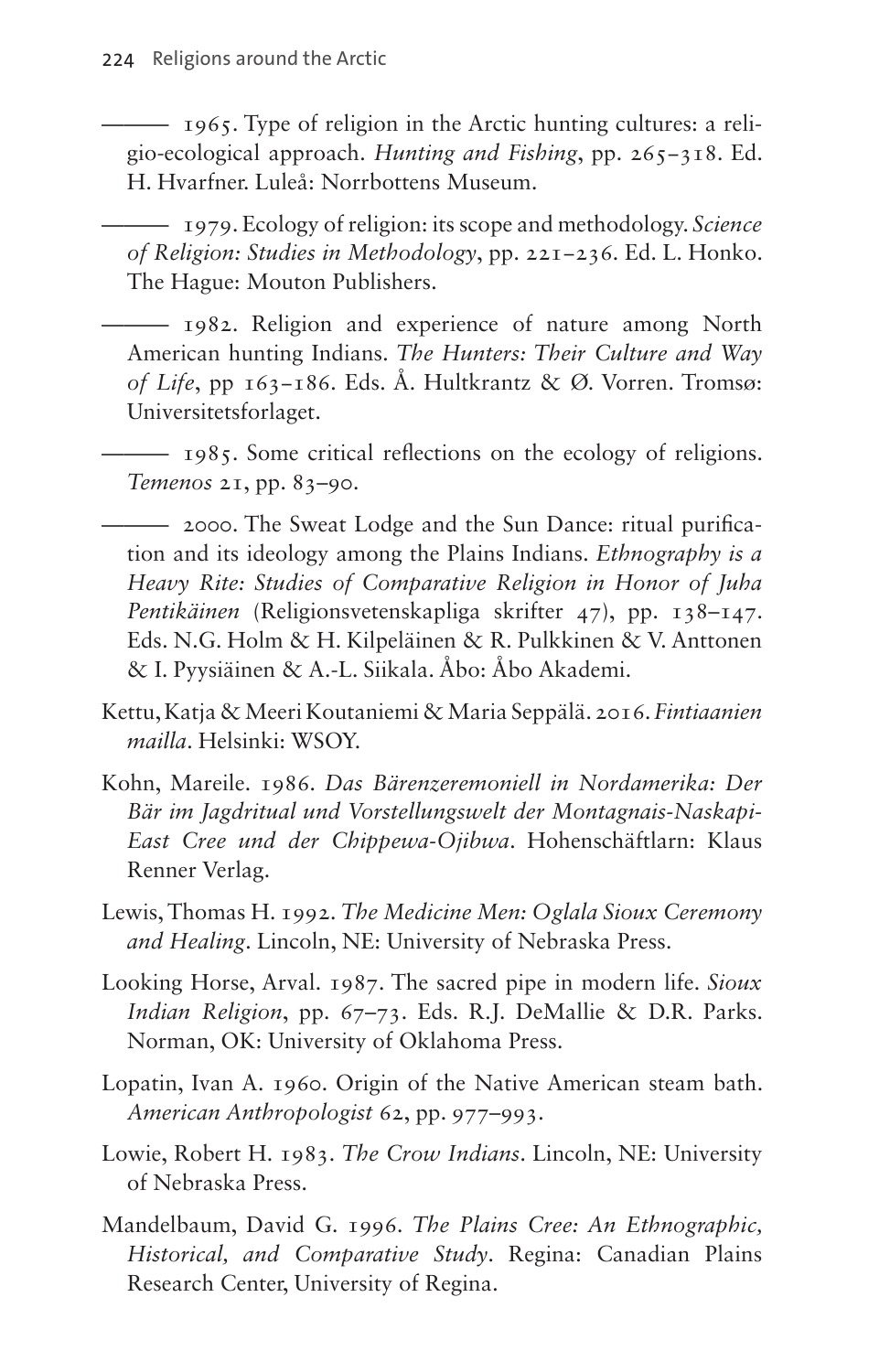- McClintock, Walter. 1992. *The Old North Trail: Life, Legends and Religion of the Blackfeet Indians*. Lincoln, NE: University of Nebraska Press.
- Medicine, Beatrice. 1987. Indian women and the renaissance of traditional religion. *Sioux Indian Religion*, pp. 159–171. Eds. R.J. DeMallie & D.R. Parks. Norman, OK: University of Oklahoma Press.
- Morantz, Toby. 1983. *An Ethnohistoric Study of Eastern James Bay Cree Social Organization, 1700−1850*. Ottawa: National Museums of Canada.
- Neihardt, John G. 1972. *Black Elk Speaks: Being the Life Story of a Holy Man of the Oglala Sioux*. New York: Washington Square Press.
- Paulson, Ivar. 1965. Die rituelle Erhebung des Bärenschädels bei arktischen und subarktischen Völkern. *Temenos* 1, pp. 150−173.
- Pulkkinen, Risto. 2014. *Suomalainen kansanusko: samaaneista saunatonttuihin*. Helsinki: Gaudeamus.
- Pulkkinen, Risto & Stina Lindfors. 2016. *Suomalaisen kansanuskon sanakirja*. Helsinki: Gaudeamus.
- Rockwell, David. 1991. *Giving Voice to Bear: North American Myths, Rituals, and Images of the Bear*. Niwot, CO: Robert Rinehart Publishers.
- Rogers, Edward S. 1973. *The Quest for Food and Furs: The Mistassini Cree, 1953−1954* (Publications in Ethnology 5). Ottawa: National Museums of Canada.
- Rydving, Håkan. 2010. The 'bear ceremonial' and bear rituals among the Khanty and the Sami. *Temenos* 46:1, pp. 31–52.
- Siikala, Anna-Leena. 2014. *Itämerensuomalaisten mytologia*. Helsinki: Suomalaisen Kirjallisuuden Seura.
- Skinner, Alanson. 1911. Notes on the Eastern Cree and Northern Salteaux. *Anthropological Papers of the American Museum of Natural History* 9:1, pp. 1−176.
- Speck, Frank G. 1935. *Naskapi: The Savage Hunters of the Labrador Peninsula*. Norman, OK: University of Oklahoma Press.
- Stephenson, Barry. 2005. Rites of Passage: An Overview [Further Considerations]. *Encyclopedia of Religion* 11, pp. 7801–7804. Ed. J. Lindsay. Detroit, MI: Macmillan Reference.